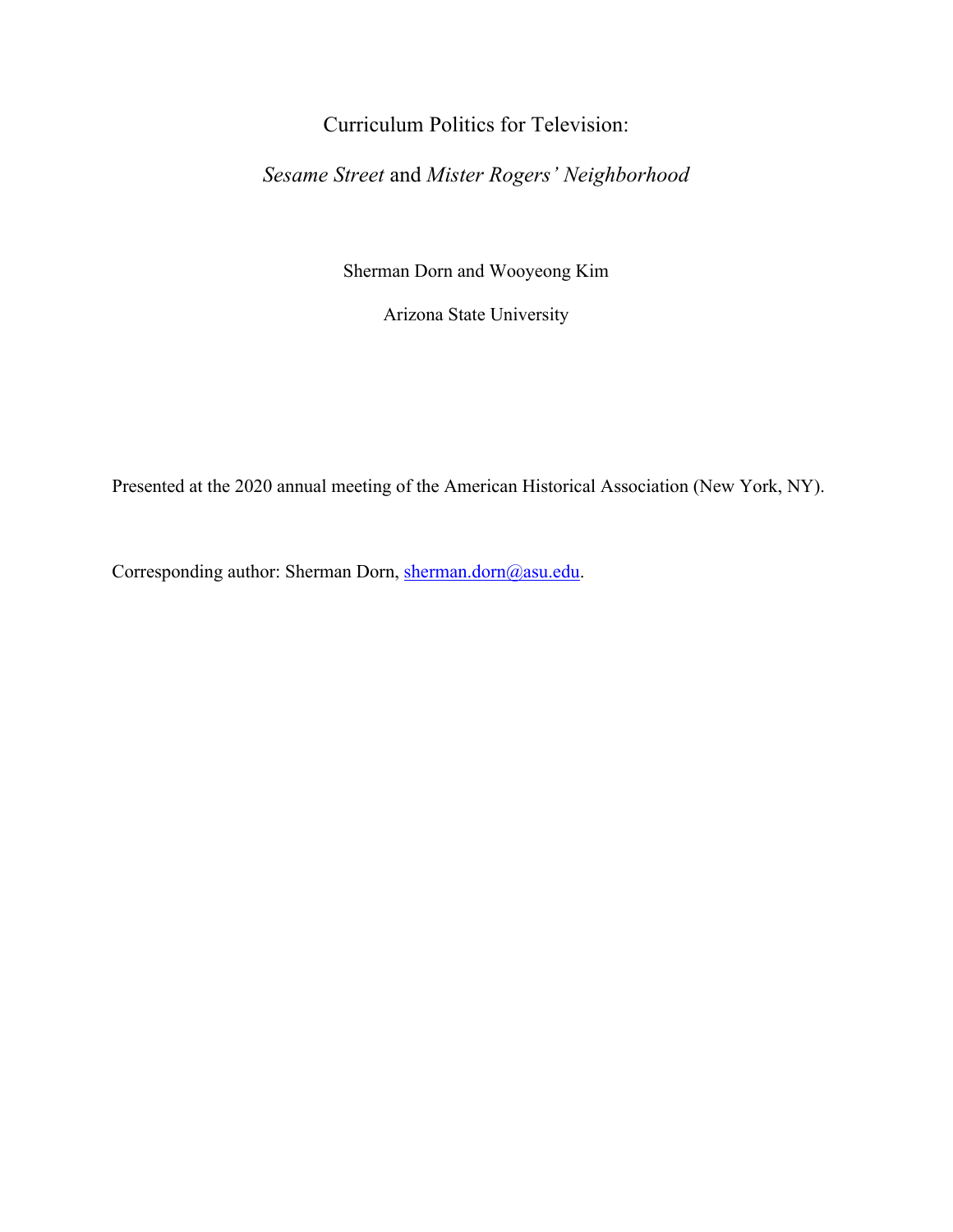This fall has been the season of nostalgia for children's television: the fiftieth anniversary of *Sesame Street*'s first broadcast, the cinematic release of *A Wonderful Day in the Neighborhood*, with Tom Hanks starring as Fred Rogers, and the death of Carroll Spinney, longtime puppeteer who animated and voiced both Big Bird and Oscar the Grouch. Both *Sesame Street* and *Mister Rogers' Neighborhood* are no longer just children's shows but publicly lauded for their contribution to American culture in general – highlighted by the Kennedy Center Honors for *Sesame Street* in early December.

In the celebrations over these shows' cultural impact, there is a side to them that has been too little discussed: the creators of both shows worked to produce children's educational programming that was both different from and far superior to commercial children's television. In that, they succeeded. But they did so in very different ways—Fred Rogers in a slow, deliberative pacing that saw children's programming as having an obligation of pastoral care, and *Sesame Street*'s producers in a way that deliberately matched or even accelerated the fast pace and attention-grabbing obsession of commercial television. These differences were more than superficial; they reflected deep philosophical assumptions about childhood and early childhood education.

Those differences also reflected a dramatic shift in thinking about childhood in the postwar era and in the context of mass broadcasting. The television professions who worked on the shows had considerable experience in the first generation of television programming, a history that shaped their views of children's programming. They also had access to research professionals coming from different philosophies of childhood—for Fred Rogers, that meant working with the director of a community center co-founded by Benjamin Spock and Erik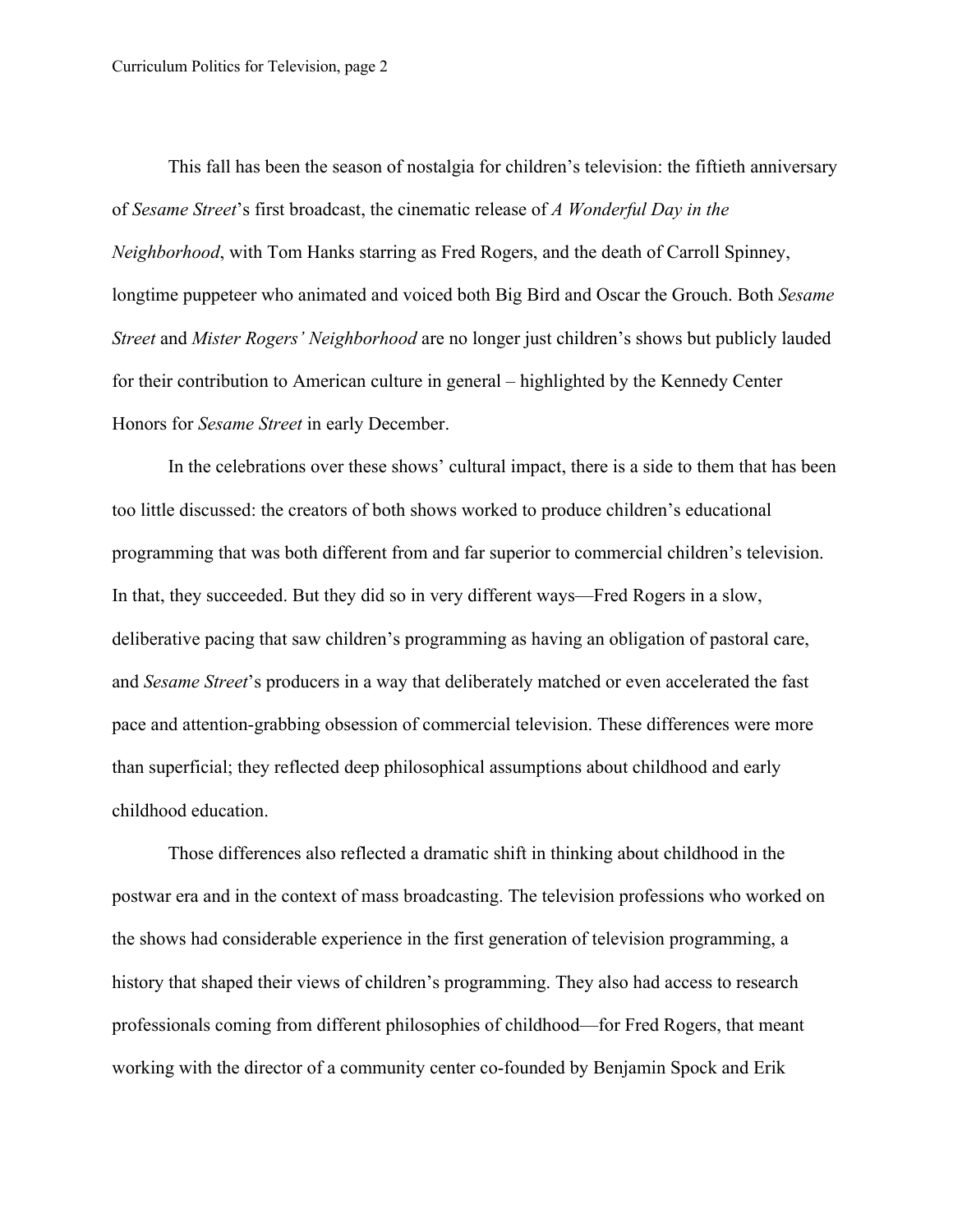Erikson. For the producers of *Sesame Street*, the connection was with a group of diverse researches with keen interests in a broad range of child development issues that included and highlighted pre-academic skills.

In this way, we can look seriously at the two television programs embedded in the postwar intellectual history of debates over childhood. This perspective sees curriculum as the enactment of underlying philosophies. In his history of progressive curriculum debates, Herbert Kliebard pointed out subtle and deep connections between arguments about the good curriculum and arguments about the core purpose of education.<sup>1</sup> To him, it mattered that administrative progressives were interested in social efficiency, something that was *not* a consensus view of progressive educators. We take Kliebard's point more generally; curriculum politics is also intellectual history. For the two anchor programs of early national public broadcasting focused on young children, their curricular differences should be seen as embedded in the postwar intellectual history of childhood.

# **The Broader Context for the Development of** *Sesame Street* **and** *Mister Rogers' Neighborhood*

In June 1964, National Educational Television (NET) president John White wrote Fred Rogers to notify Rogers that NET would (again) decline to fund Rogers's proposal for a children's program in the United States. "This is regrettable and I am personally disappointed," White wrote. "I do trust, however, that you will find another happy outlet for your great talent during the next year."2 White knew this decision meant Rogers would continue to produce the

<sup>&</sup>lt;sup>1</sup> Herbert M. Kliebard, *The Struggle for the American Curriculum, 1893-1958* (RoutledgeFalmer, 2004).

<sup>2</sup> John F. White to Rogers, June 19, 1964, EU5, "Pre-MRN history" folder, Fred Rogers Center, St. Vincent College. NET was funded by the Ford Foundation's Fund for Adult Education, and according to White the Ford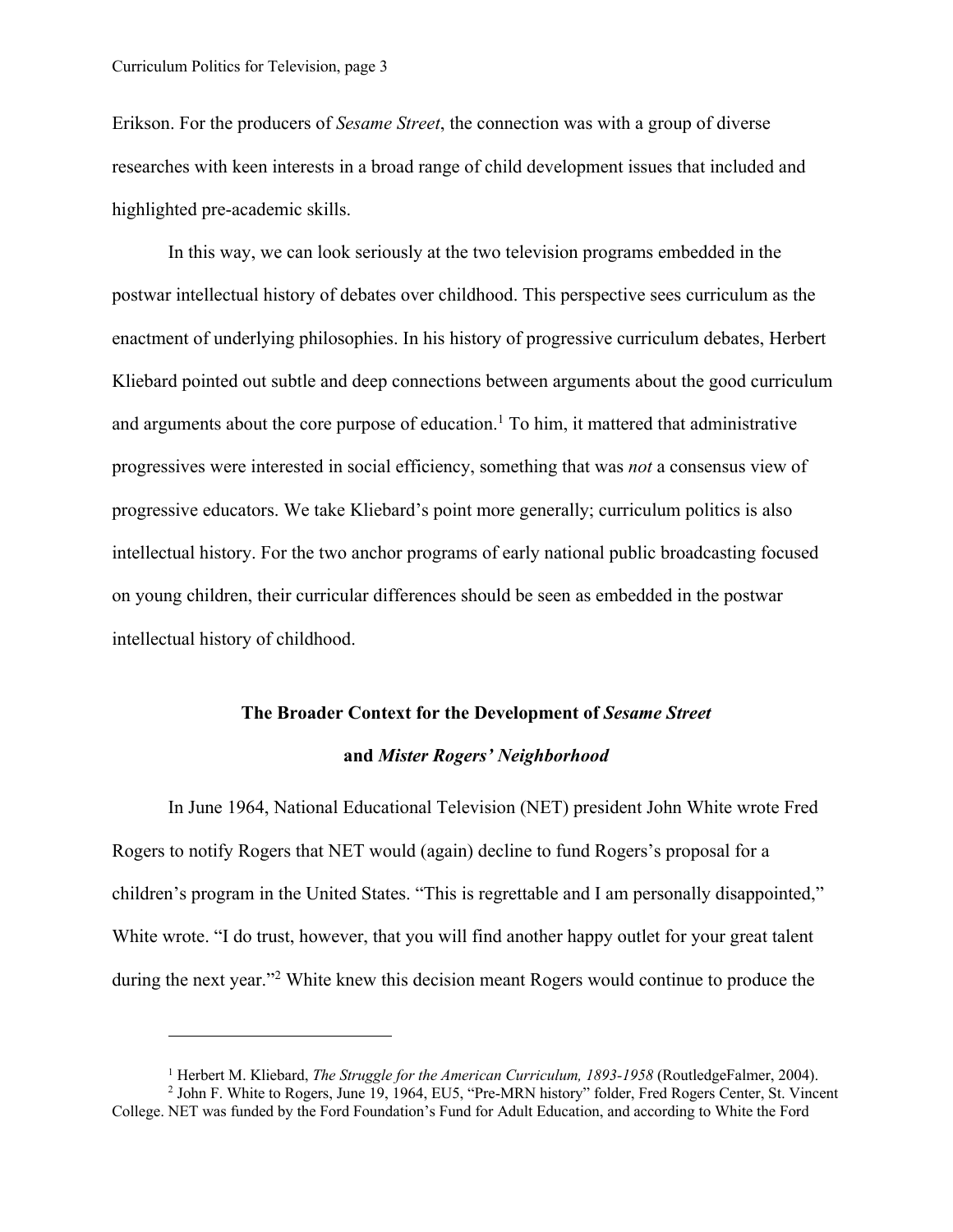15-minute *Misterogers* program for the Canadian Broadcasting Corporation – the first time that Fred Rogers had appeared in front of the camera, after more than a decade working on television as stagehand, musician, puppeteer, writer, and producer. The CBC set shop created materials for the Neighborhood of Make-Believe, such as King Friday the Thirteenth's castle and a wooden trolley, and the Canadian network's children's programming director, Fred Rainesberry, was able to capitalize on the relationship he had built with Rogers over the previous decade.<sup>3</sup>

Less than a decade after Fred Rogers fled to Toronto to produce a children's program bearing his philosophy, the "vast wasteland" of American television had changed dramatically, with *Mister Rogers' Neighborhood* and *Sesame Street* anchoring the new Public Broadcasting System, with a backbone and local broadcasting fees supported by the Congressionally-charted Corporation for Public Broadcasting.4 Until the rapid spread of cable television in the 1980s fragmented educational programming for young children, these two shows dominated informal education for preschoolers – what Larry Cremin called one of the two great "educative experiences" of the twentieth century.<sup>5</sup> They provided inspiration that television could be different from cartoons that advertised toys and sugary cereals.<sup>6</sup> For approximately two decades, television became the American experience with a national educational curriculum – one that was relatively uncontroversial, beloved by millions of children and their families, focused on young children, and delivered substantially by puppets.

program officers had decided to fund primarily public-affairs programming leaving room for less than three hours per week of other freshly-produced programming. 3 For Rogers's unhappy time in Canada, see Maxwell King, *The Good Neighbor: The Life and Work of* 

*Fred Rogers* (Abrams Press, 2018).

<sup>4</sup> For more on the public-private funding of *Sesame Street*, see Dorn and Kim, "Budgeting for Big Bird," paper presented at the annual meeting of the History of Education Society (November 2019).

<sup>5</sup> Lawrence A. Cremin, *American Education: The Metropolitan Experience, 1876-1980* (New York, NY: Harper & Row, 1988), e.g., p. 644.

<sup>6</sup> Robert W. Morrow, *"Sesame Street" and the Reform of Children's Television* (Johns Hopkins University Press, 2006).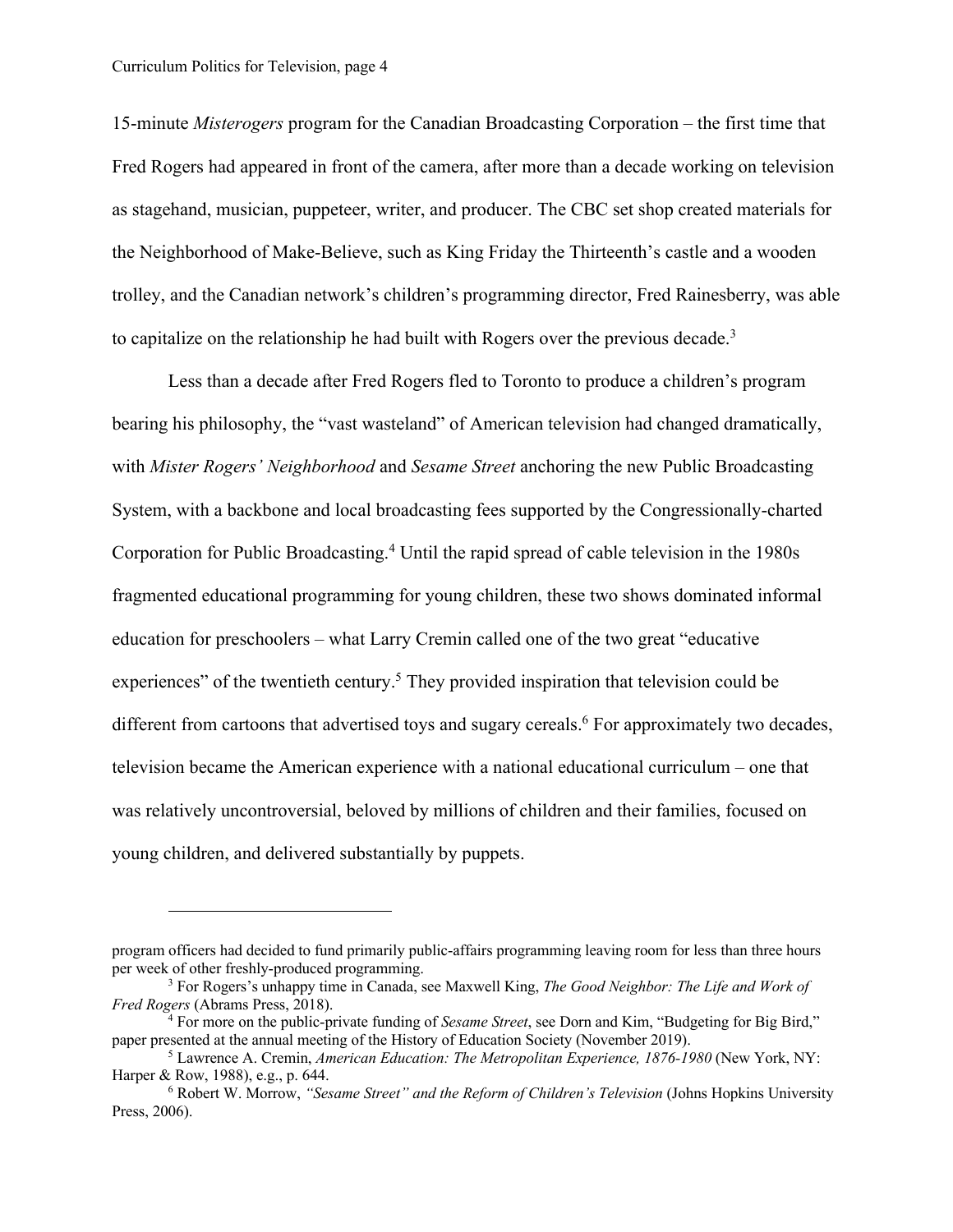The rise of national educational broadcasting for preschoolers thus reflected a highlycontingent sequence of events, involving the commitment of professionals working at the birth of local public television, the development of relationships between television professionals and child development researchers, and public-private funding. In the early and mid-1960s, television programming for young children comprised a few nationally-broadcast or franchised shows such as *Captain Kangaroo* and *Romper Room* as well as occasional (short-lived) evening cartoons and the Saturday morning block of shows targeting children as a demographic segment. In addition, while television was available in most private homes, families generally owned one television set, and children thus watched a great deal of adult programming. This mixing of ages in front of the television was behind a key concern of Newton Minow when he called television a "vast wasteland" in his spring 1961 speech to broadcasters:

Most young children today spend as much time watching television as they do in the schoolroom. It used to be said that there were three great influences on a child: home, school, and church. Today, there is a fourth great influence, and you ladies and gentlemen in this room control it.**<sup>7</sup>**

In the span of years when Fred Rogers moved from Pittsburgh to Toronto, the Federal Communications Commission chair had officially declared that children were vulnerable to programs on television crafted far from their interests.<sup>8</sup>

<sup>7</sup> "Newton Minow -- Address to the National Association of Broadcasters (Television and the Public Interest)," accessed December 20, 2019, https://www.americanrhetoric.com/speeches/newtonminow.htm.

<sup>8</sup> Judy Castillo describes the series of postwar moral panics over youth and media in her dissertation, "A Comparative Historical Analysis of Post-War Moral Panics and the Construction of Youth from 1938 to 2010" (University of South Florida, 2011), http://scholarcommons.usf.edu/etd/3025. The 1950s moral panic over crime comics, and the Kefauver hearings, are covered by James Gilbert, *A Cycle of Outrage: America's Reaction to the Juvenile Delinquent in the 1950s* (Oxford University Press, 1986).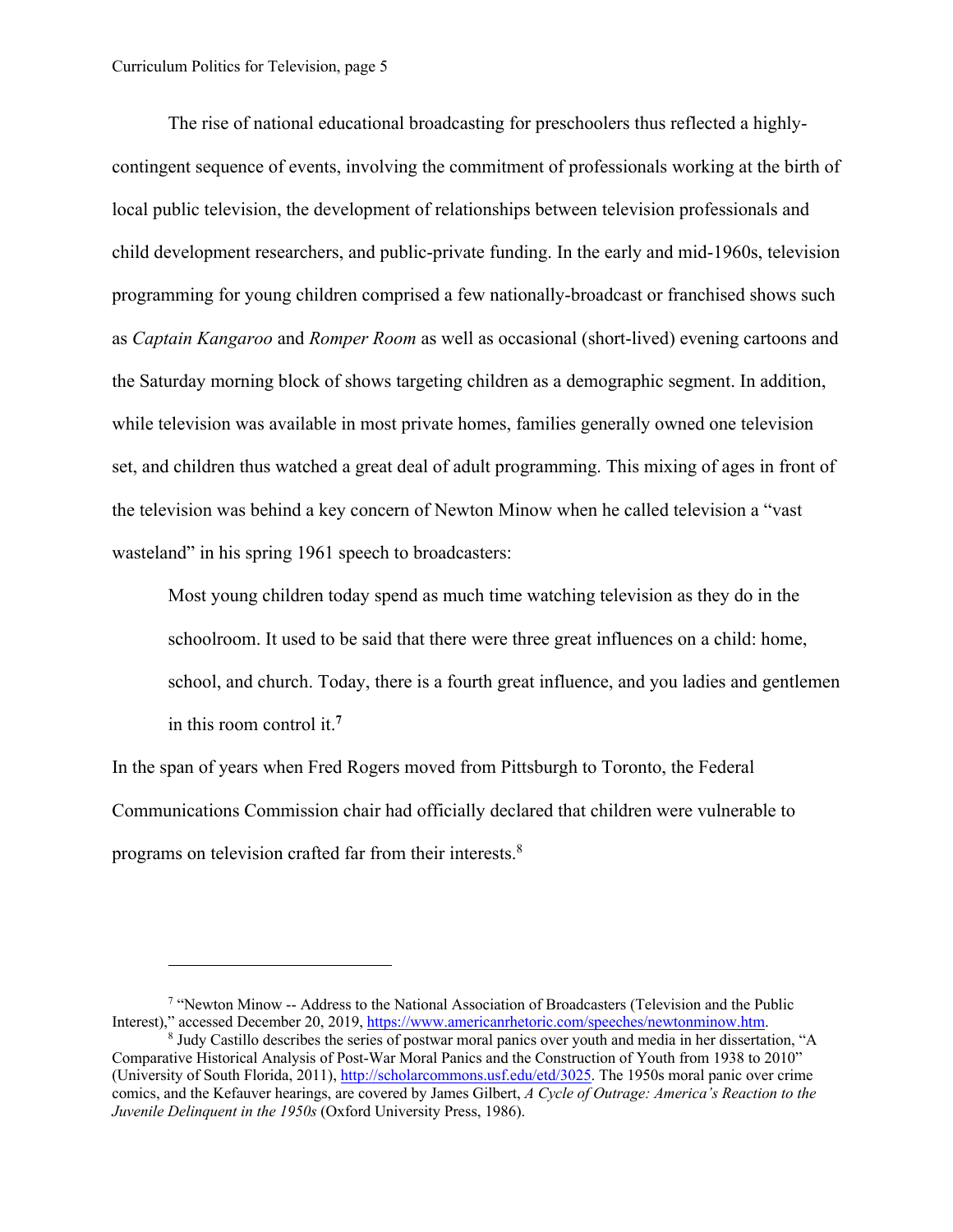Also in the 1960s, federal officials were debating what it could do to reshape the opportunities of poor children. In the wake of Michael Harrington's *The Other America*, and growing conflict over desegregation of schools and public accommodations in the South, the debate leading to the Civil Rights Act of 1964 included educational opportunity as a core component. The Civil Rights Act required a study of equal educational opportunity, what became known popularly as the Coleman Report of 1966, and the Equal Opportunity Act of 1964 created Head Start as a pre-school program funded by the federal government. In 1965, the Urban Child Center at the University of Chicago argued for an explicit pre-academic curriculum for the new program. <sup>9</sup> David Weikart was funded by the federal government to write a white paper about preschool education. In January 1967, Weikart suggested a program where "the primary goals are intellectual and language development… with sequenced presentations of teacher-planned activities.10 In this context, it is not a surprise that television was *potentially* seen as an educational tool.11 Some key-educational broadcasting programs, like *Sesame Street* and *Mister Rogers' Neighborhood*, were explicitly planned for teaching preschool children.

#### **The Birth of Public Educational Broadcasting for Preschoolers**

As public television producers in Pittsburgh and New York, respectively, Fred Rogers and Joan Ganz Cooney took separate paths to creating iconic educational programming by the end of the 1960s. Rogers ended up creating a tightly-controlled program, and his path was both personal and deliberately diverging from trends in commercial television. After his graduation

<sup>9</sup> Robert W. Morrow, *"Sesame Street" and the Reform of Children's Television* (Johns Hopkins University Press, 2006).

<sup>10</sup> Maris Vinovskis, *The Birth of Head Start: Preschool Education Policies in the Kennedy and Johnson Administrations* (University of Chicago Press, 2008), p.114.

<sup>11</sup> Robert W. Morrow, *"Sesame Street" and the Reform of Children's Television* (Johns Hopkins University Press, 2006).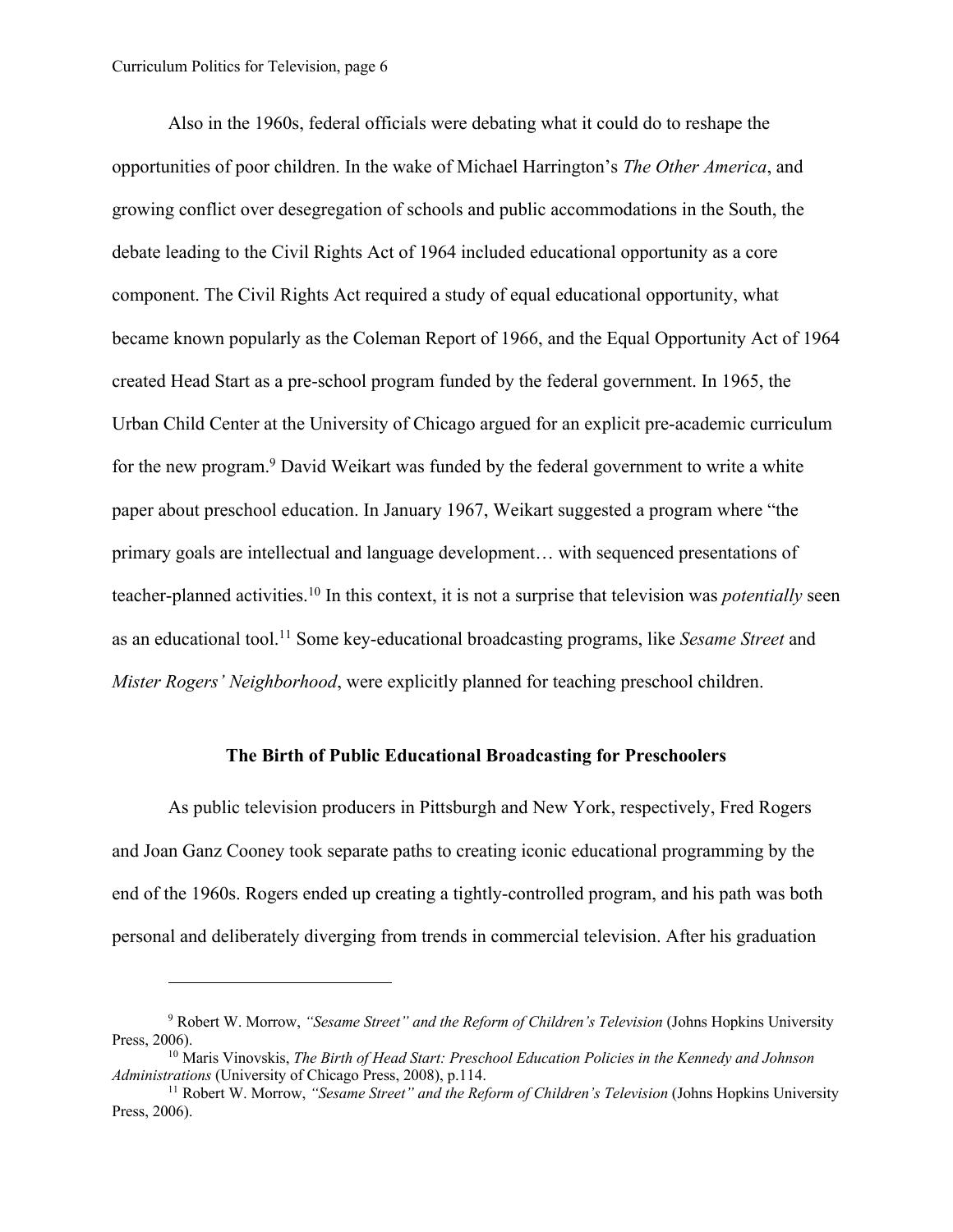from Rollins College, Rogers worked for NBC in New York for two years before becoming one of the first employees at Pittsburgh's WQED, partnering with Josie Carey to create *The Children's Corner*. It was in that show that he first worked with puppets on television, although primarily as entertainment. He established a professional relationship with the CBC's Fred Rainsberry starting in  $1956$ ,<sup>12</sup> about the same time that he began a masters of divinity program, in which he specialized in children's issues and began working with child development researcher Margaret McFarland.13

Rogers's views about television were shaped by several sources: by his interaction with Canadian children's program producers and supervisors (especially Rainsberry), by his divinity program, where he specialized in children's issues and conducted independent studies with Margaret McFarland, director of the Arsenal Family and Children's Center, and by his own interactions with children in answering letters to him and Josie Carey and in his visiting schools and preschool centers. After become frustrated with repeated denials of proposals to create children's shows in the United States, Rogers finally left the United States so he could create his own show. Only after returning to Pittsburgh and produced a second iteration of *Misterogers* on a commercial Pittsburgh station did Rogers create an American noncommercial version that was shown in a short season in 1966-67 to a handful of local stations and then, with funding from Sears Roebuck Foundation and National Educational Television, a much larger swath of public television starting in fall  $1967$ .<sup>14</sup>

 $12$  For an example of their early correspondence, see Rainsberry's invitation to host Carey and Rogers in Toronto; Fred B. Rainsberry to Rogers and Carey, April 17, 1956, EU 49, Fred Rogers Center, St. Vincent College. Rainsberry discusses his strategic interest in Rogers in F. B Rainsberry, *A History of Children's Television in English Canada, 1952-1986* (Scarecrow Press, 1988).

<sup>&</sup>lt;sup>13</sup> A concrete example of their work, in addition to McFarland's script consulting, was an unpublished manuscript on puppetry and childhood; Fred M. Rogers and Margaret Beall McFarland, "Puppet Play: A Creative Approach to Growth Tasks" (n.d.), EU48, Fred Rogers Center, St. Vincent College.

<sup>14</sup> King, *The Good Neighbor*.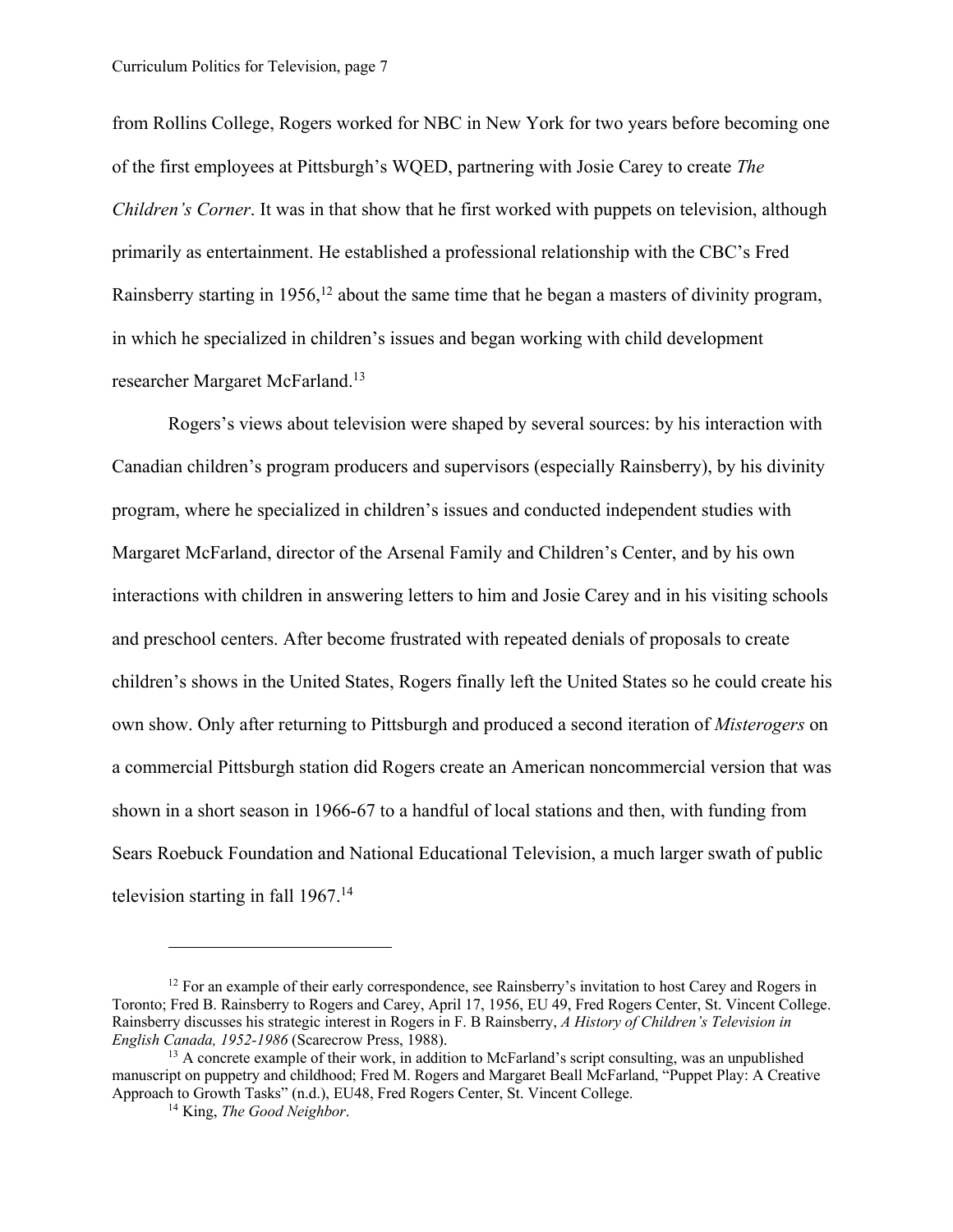Joan Ganz Cooney became the first head of the Children's Television Workshop, a sprawling enterprise that gave considerable freedom to its creative talent and deliberately borrowed prevailing commercial patterns in television. After working as an assistant editor at the *Arizona Republic* in the early 1950s, Cooney became a documentary producer for New York's public television station, in which she produced a film on an experimental preschool operated by Martin and Cynthia Deutsch – one of the local programs that helped inspire Head Start.<sup>15</sup> The origin story often retold for *Sesame Street* by Cooney and others usually begins at a mid-60s dinner party at Cooney's house with Lloyd Morrisett, a vice president at the Carnegie Corporations, and also Lewis Freedman, Cooney's boss at New York City's public television station. Morrisett's daughter was addicted to watching television, he reported, and wondered, could television do anything productive for children? That sparked an intense effort to answer that question. The hope that threaded through the proposals that followed: a show that "would be entertaining and attractive to the children and, at the same time, educational." Through multiple proposals, including one that New York's station management rejected, Cooney and Morrisett stitched together \$8 million in public and private grants to create the Children's Television Workshop. The Workshop created a strong relationship with a group of child development researchers, as well as adopting behaviorist research methods that paralleled market research already known in television, and first broadcasting in November 1969. 16

<sup>15</sup> Edward Zigler and Sally J. Styfco, *The Hidden History of Head Start* (Oxford University Press, 2010), pp. 8-9.

<sup>16</sup> Morrow, *"Sesame Street" and the Reform of Children's Television*, p. 47. The structure of the Workshop's relationship with child researchers came directly from a suggestion by historian Larry Cremin; Joan Ganz Cooney to Cremin, March 18, 1968, Box 32, Folder 35, Archive of the Children's Television Workshop, Special Collections and University Archives, University of Maryland Libraries.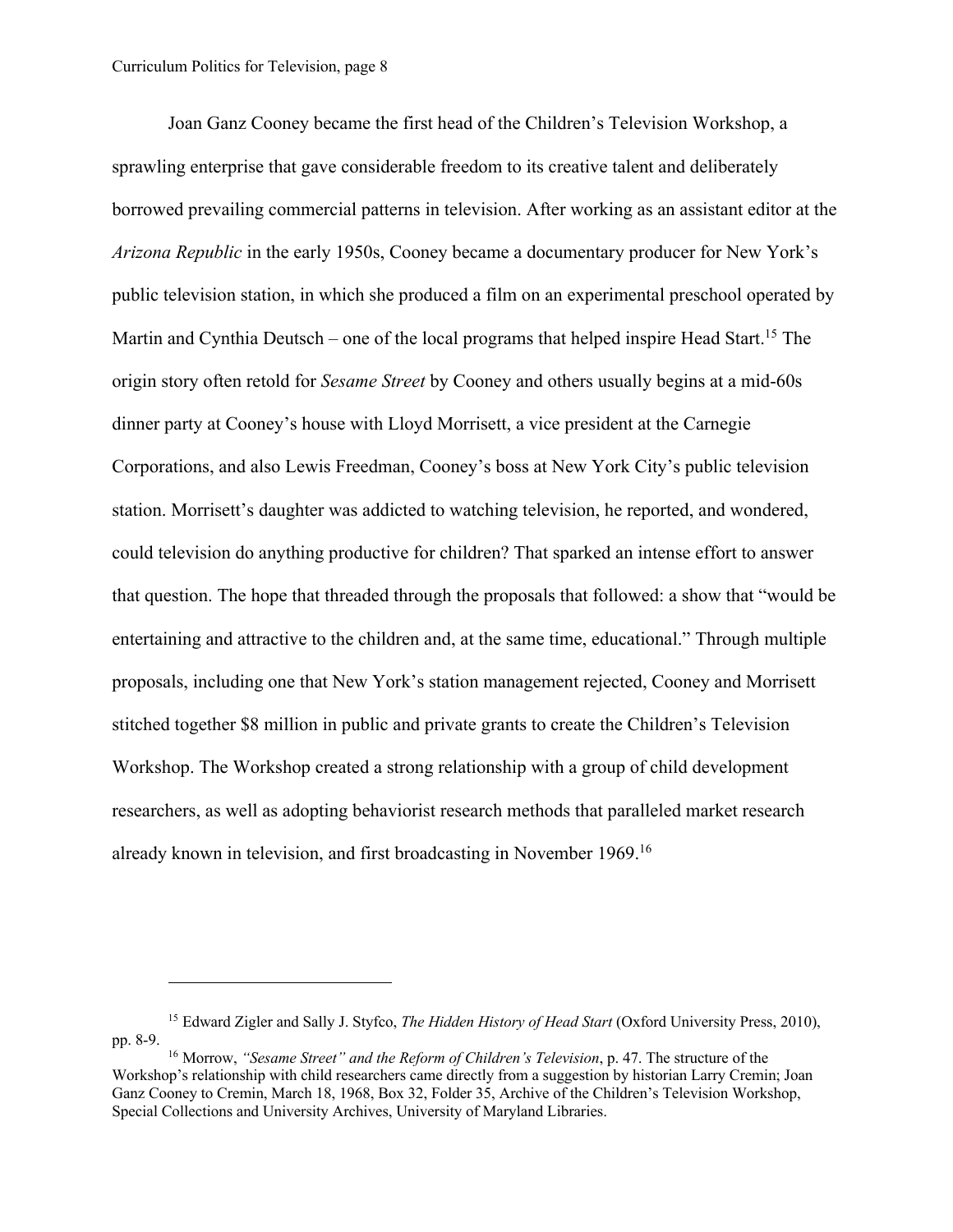#### **The Televised National Curriculum**

There was no documented "national curriculum" by the federal government in educational programs such as Sesame Street and Mister Rogers' Neighborhood. However, initial plans and effectively structured programs were carried nationally to all children in the United States, and these programs have been telecast with the goal of developing intellectual and cultural development for all. The country thus had an implicit national curriculum, and that curriculum deserves some attention, starting with the underlying assumptions of the programs' creators. Most critically, the multiple proposals for educational broadcasting programs in the 1960s assumed that television already was ubiquitous. Thus educational broadcasting programs were not the only other "schoolroom" for preschool education—something Minow had highlighted.17 Rather, these programs would have to compete for attention (for *Sesame Street*) or be so different in nature it could bring recognition (for *Mister Rogers' Neighborhood*) – and thus the alternative to commercial children's television would have to be crafted, deliberately educational, "a wall-less, nationwide nursery school."18

What was planned for this implicit national preschool curriculum? There is little available about what Rogers said explicitly about the designs for *Misterogers* when he began work in Toronto. But there is a great deal for *Sesame Street*, from the various papers written by Cooney both to frame the ideas for a educational show aimed at preschoolers and then to solicit funding. In a proposal to New York City's public television station in 1966, Cooney focused on the need "to foster intellectual and cultural development in preschoolers" defined by preschool educators and psychologists. To achieve this, she proposed that television could teach children about issues

<sup>&</sup>lt;sup>17</sup> Sherman Dorn and Wooeyong Kim, "Budgeting for Big Bird."

<sup>18</sup> Cooney and Gottlieb, "Television for Preschool Children," p. 52.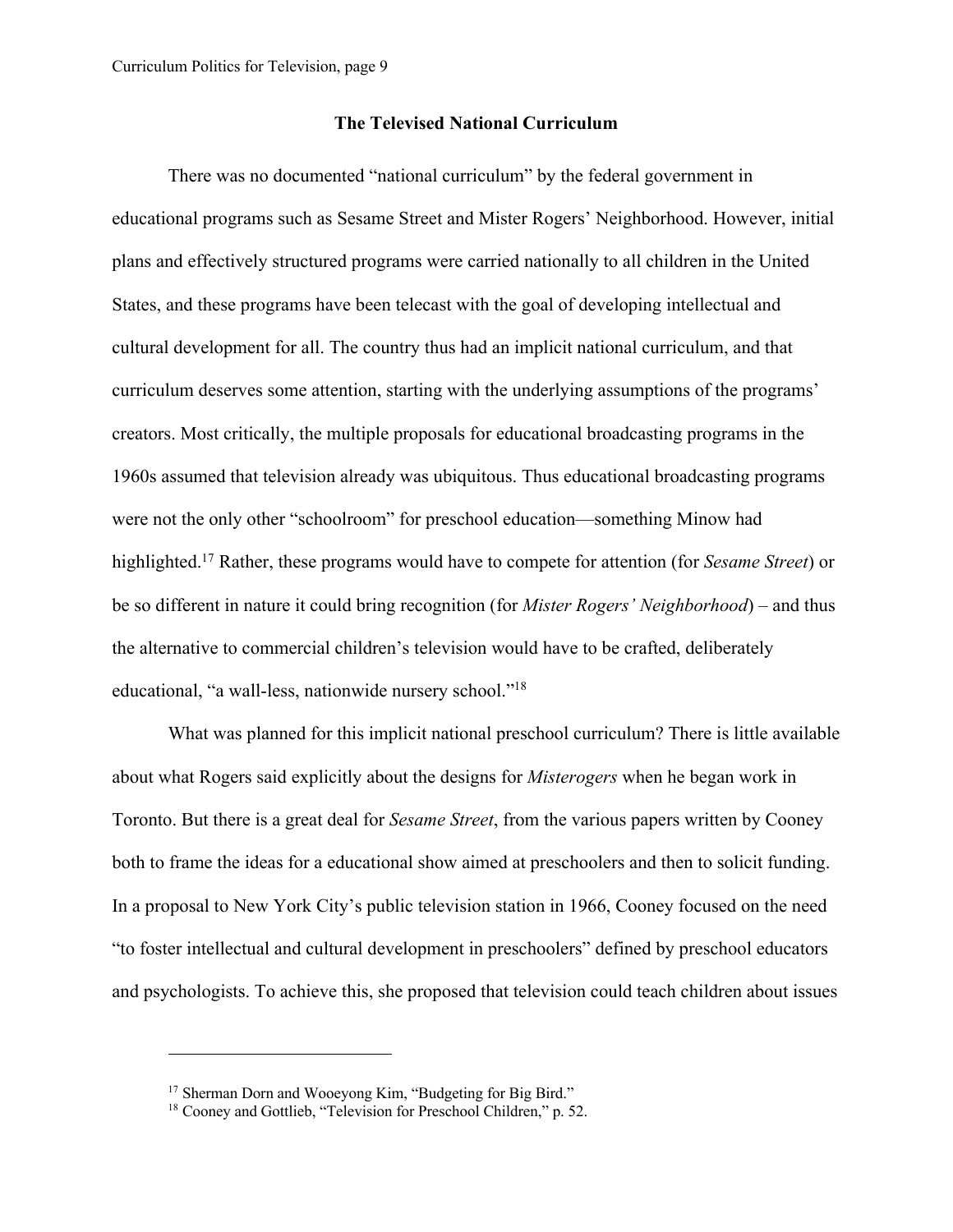such as language, shapes, time, classification of objects, basic numeracy, and cause-and-effect relationships, as well as labels for emotions.19

To make a common curriculum for television shows, Cooney proposed several segments that should be included in making educational programs. First, she proposed that the children's program have to teach language skills and reasoning skills through story reading. The children's program should have a goal to increase children's vocabulary to help their reasoning skills. Second, she believed that programs should develop language by introducing letters and numbers by using animation. Third, a show could develop logical thinking through segments such as a picture game, where children could participate in activities focused on logical classification. And lastly, she focused on science and nature. By watching demonstrations on camera, children could see the actual process of scientific experiments.<sup>20</sup> The station's managers turned down the proposal, and Cooney worked with Lloyd Morrisett and others to find funding that eventually came through in spring 1968.<sup>21</sup>

Cooney's revised proposal in 1968 with Linda Gottlieb emphasized the accessibility of educational programs for poor children. She argued that the existing shows such as "Captain Kangaroo" and "Romper Room" were not fully educational programs. Thus, this proposal suggested more specific goals to make educational shows, and that these goals also should be organized by an advisory board composed of psychologists and teachers. The recommended topics overlapped with Cooney's earlier proposal:

1. Recognition of numbers one through ten and simple counting ability.

<sup>&</sup>lt;sup>19</sup> Joan Ganz Cooney, "A Proposal for the Use of Television in Preschool Education" (1966), Box 1, Folder 2, Archive of the Children's Television Workshop, Special Collections and University Archives, University of Maryland Libraries, p. 5.

<sup>&</sup>lt;sup>20</sup>Joan Ganz Cooney, "A Proposal for the Use of Television in Preschool Education," pp. 8-11.<br><sup>21</sup> Morrow, *"Sesame Street" and the Reform of Children's Television*.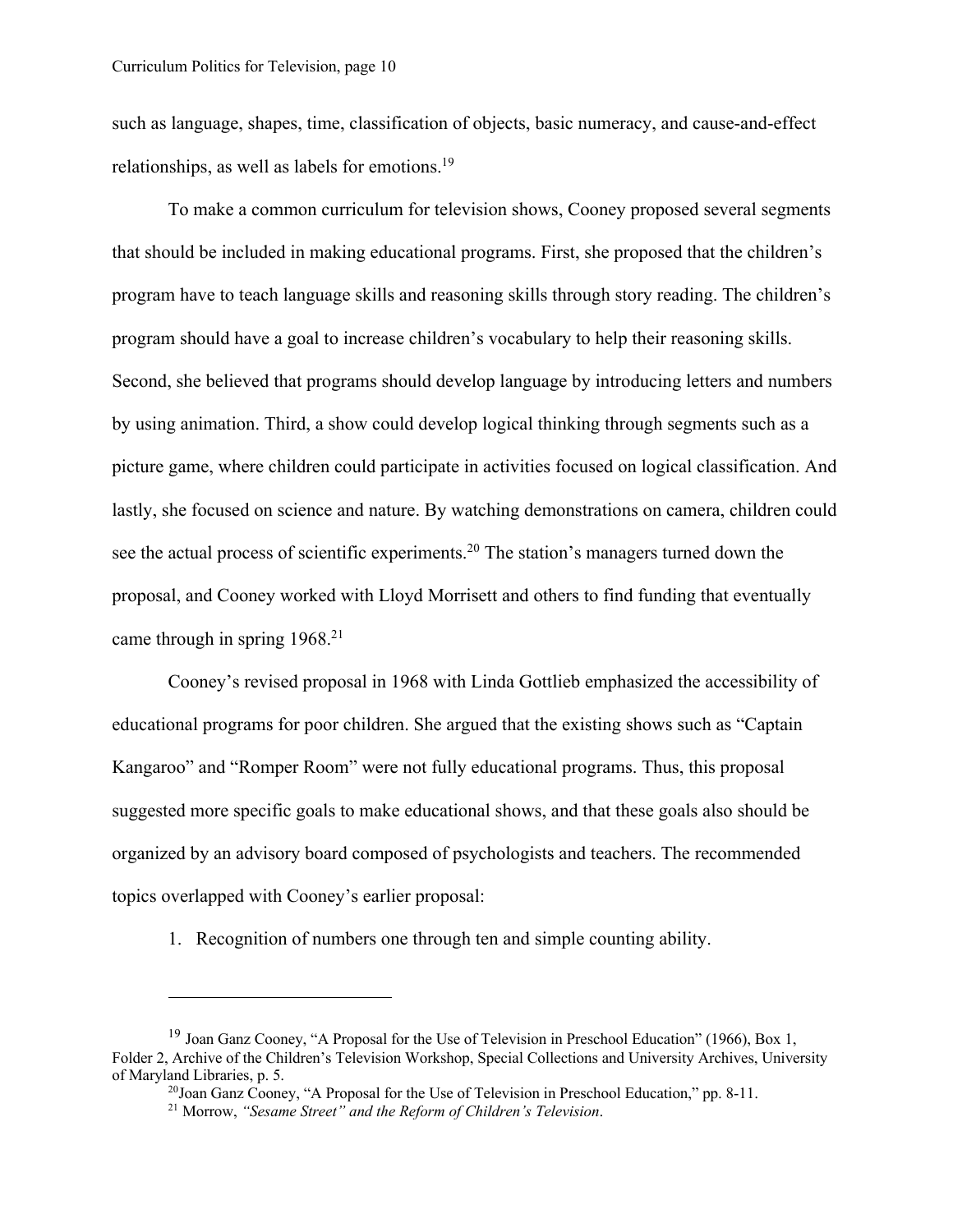- 2. Recognition of letters of the alphabet and the sounds most commonly associated with them: in effect the first steps in learning to read.
- 3. Basic language skills (the ability to handle grammatical contrasts, to differentiate among prepositions, to speak in whole sentences, to express in clear language such ideas as how to get some place, or what happened today).
- 4. Concepts of space and time
- 5. Beginning logical concepts
- 6. Beginning mathematical concepts
- 7. The growth of reasoning skills (cause and effect, reasoning by association and inference)
- 8. Beginning awareness of basic emotions as a step toward mastering them.<sup>22</sup>

These initial proposals by Cooney and later Gottlieb commonly indicated that educational broadcasting programs for preschoolers would focus on basic literacy, knowledge, and cognitive skills related to intellectual and cultural development. For this, some general signs like "directed activity", "general knowledge", and "developing imagination" were expected for new educational programs. These objectives were intended to teach the way "how to think" for children not just to teach some information. In addition, these proposed both education and entertainment would be fulfilled as its primary aims.<sup>23</sup>

<sup>&</sup>lt;sup>22</sup> Joan Ganz Cooney and Linda Gottlieb, "Television for Preschool Children: A Proposal" (February 19, 1968), Box 1, Folder 3, Archive of the Children's Television Workshop, Special Collections and University Archives, University of Maryland Libraries, p. 11.

<sup>&</sup>lt;sup>23</sup> Cooney, "The Potential Uses of Television in Preschool Education;" Cooney and Gottlieb, "Television for Preschool Children," p. 12.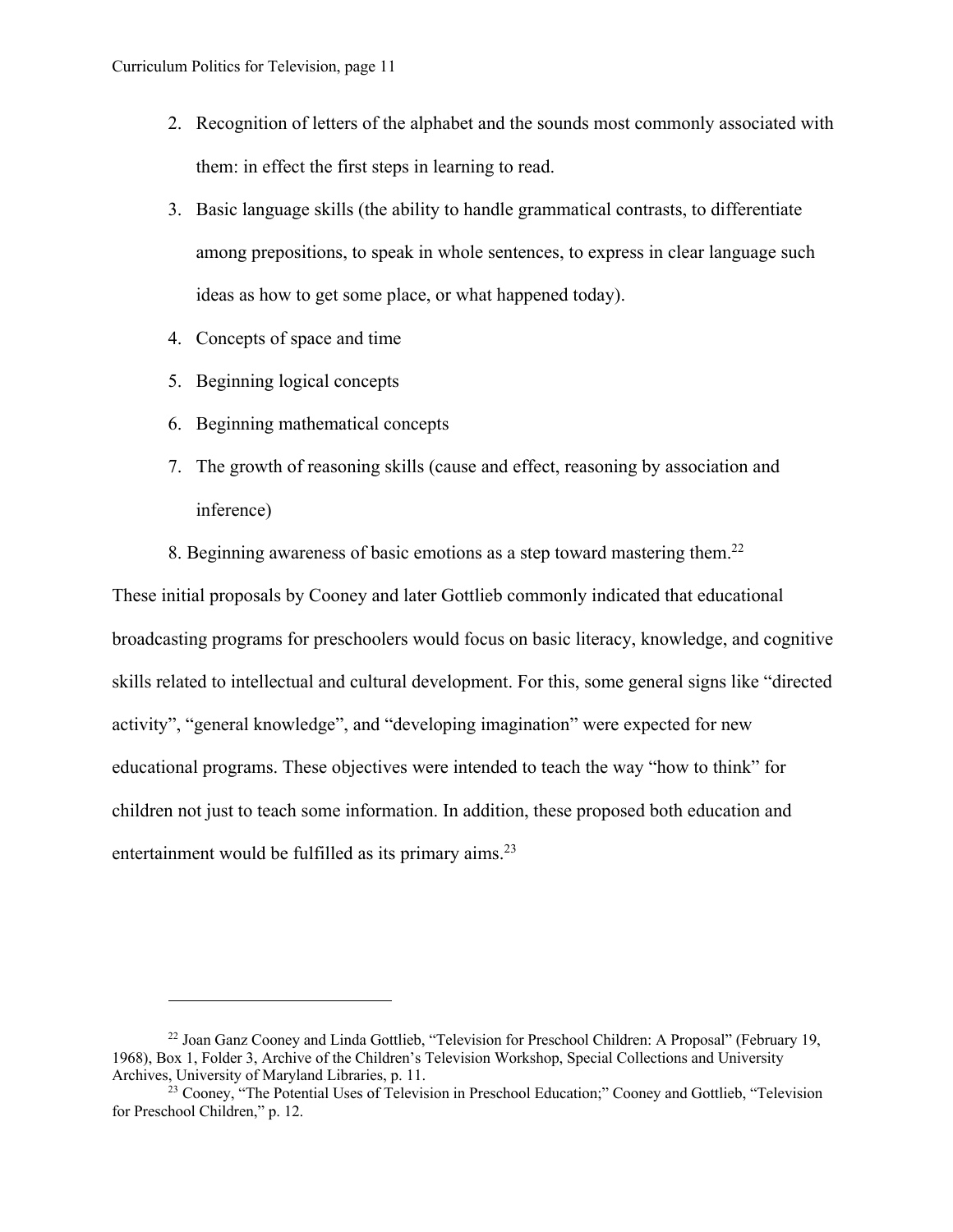#### **Similarities**

Despite the different paths leading to *Mister Rogers' Neighborhood* and *Sesame Street*, there were some important similarities in both their origins and approaches to young children's educational programming. Behind the scenes, both shows were involved longstanding professional relationships with professional researchers – a single researcher for Fred Rogers, and a group of advisors and consultants for the Children's Television Workshop. In both cases, this led to deliberate planning of themes that could be considered curriculum-like, both seasonlong plans on *Sesame Street* and weeklong themes for *Mister Rogers' Neighborhood*. <sup>24</sup> On camera, the authority of both shows were rooted in adults shown on camera in positions of responsibility rather than entertainment – Fred Rogers as himself, and the adult characters such as Gordon, Susan, Bob, and Mr. Hooper in *Sesame Street*. Neither show mirrored the format of schooling, unlike *Ding-Dong School* or *Romper Room.* Both shows had puppets in significant roles, in the Neighborhood of Make-Believe for *Mister Rogers' Neighborhood* and interacting directly with the human characters in *Sesame Street*. Both shows had significant roles for music on the show, not only through guests such as Yo-Yo Ma or Tony Bennett but also with skilled performers on staff for Fred Rogers and composers for Children's Television Workshop.

Part of the reason for the similarities was in the production history of early television in the United States: Live music performance was one of the staples of early television shows, and so musical performances on a children's show such as *Mister Rogers' Neighborhood* was an extension of existing practices. Puppets had become a significant part of early live children's television shows, from Bob Keeshan's *Captain Kangaroo* (with Bunny Rabbit as a puppet

 $^{24}$  Rogers had taken a multi-year hiatus in the mid-1970s; the weekly themes were a feature of the show after he restarted production in 1979; for details of the hiatus see King, *The Good Neighbor*.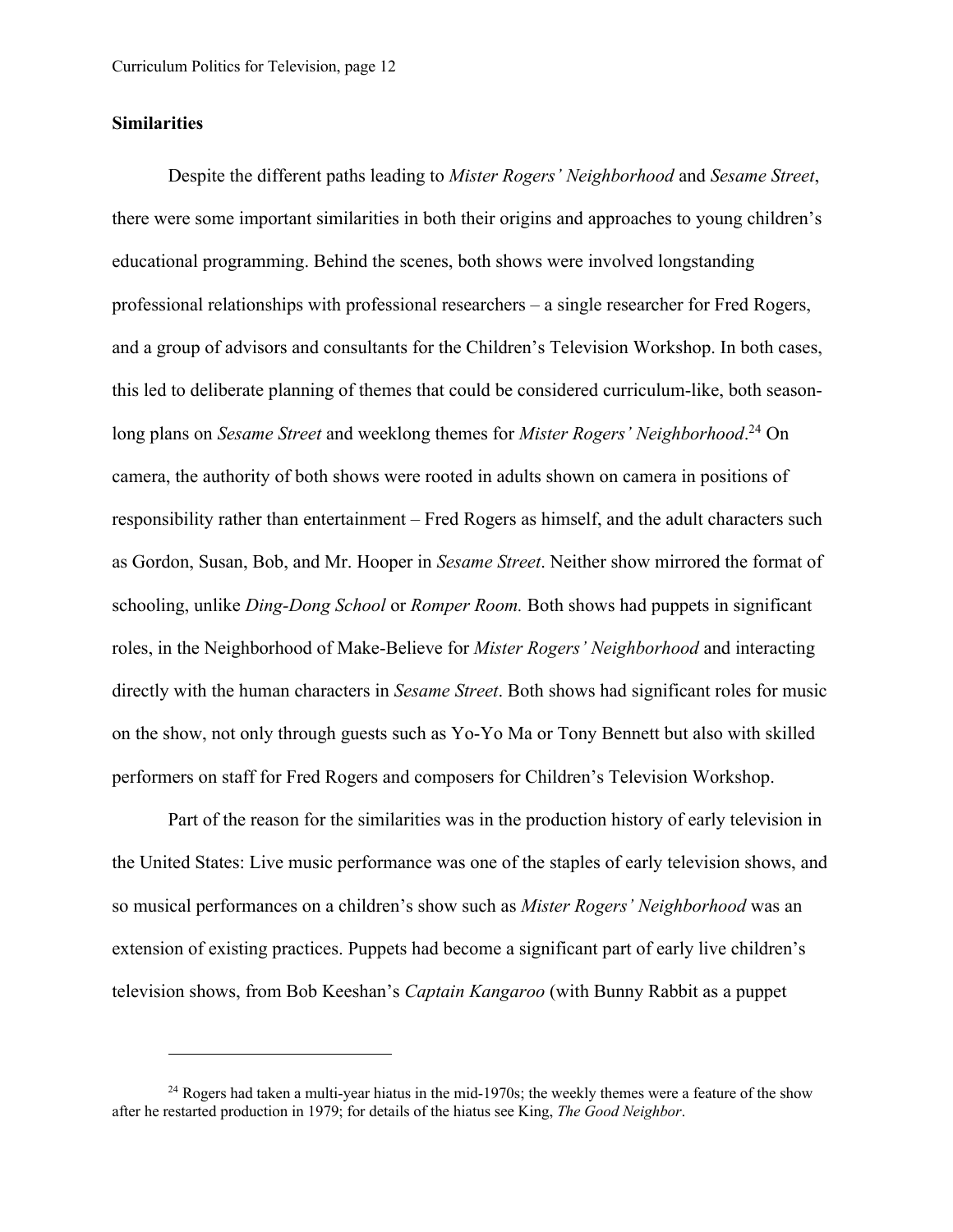character) to *The Shari Lewis Show* (Lamb Chop). But some of the similarities came out of the late-1960s era in which the two shows began, including the use of researchers as consultants for each show. In the years after Head Start was inspired by researcher-developed early-childhood interventions, it was a reasonable step for educational television shows to have some connection with research. Rogers' regular script consultant Margaret McFarland was the director of a University of Pittsburgh community family counseling center, the Arsenal Family and Children's Center, founded with Benjamin Spock and Erik Erikson in the early 1950s.<sup>25</sup> The Children's Television Workshop had a much larger set of researchers with whom to work, as primary advisor Gerald Lesser could recruit notable researchers such as Chester Pierce and Jeanne Chall.26

A second way in which *Sesame Street* and *Mister Rogers' Neighborhood* reflected the era of their origins was in modeling integrated race relations in their early seasons, if in a softpedaled way for children's programs. *Sesame Street*'s first season had an interracial human cast, with the humans living in the same neighborhood, talking about their jobs, and serving as role models for the Muppet characters and the children appearing in the live-action segments of the show.27 Fred Rogers invited local opera singer Francois Clemmons to be a regular actor on the

<sup>25</sup> "M.B. McFarland, 83, A Child Psychologist," *The New York Times*, September 14, 1988, sec. Obituaries, https://www.nytimes.com/1988/09/14/obituaries/mb-mcfarland-83-a-child-psychologist.html.

<sup>26</sup> As Morrow points out, it helped the researchers' credibility with *Sesame Street* production staff that the in-house research head for Children's Television Workshop used a behaviorist technique for gauging young viewers' attention in a way that looked like an advance version of television audience research.

<sup>&</sup>lt;sup>27</sup> Mississippi's state education television network refused to broadcast the first season of the show – something unique in the South, and probably related less to the integrated cast than the contemporary controversy over the FCC's pulling of a commercial Jackson station's license; Kay Mills, *Changing Channels: The Civil Rights Case That Transformed Television* (University Press of Mississippi, 2004).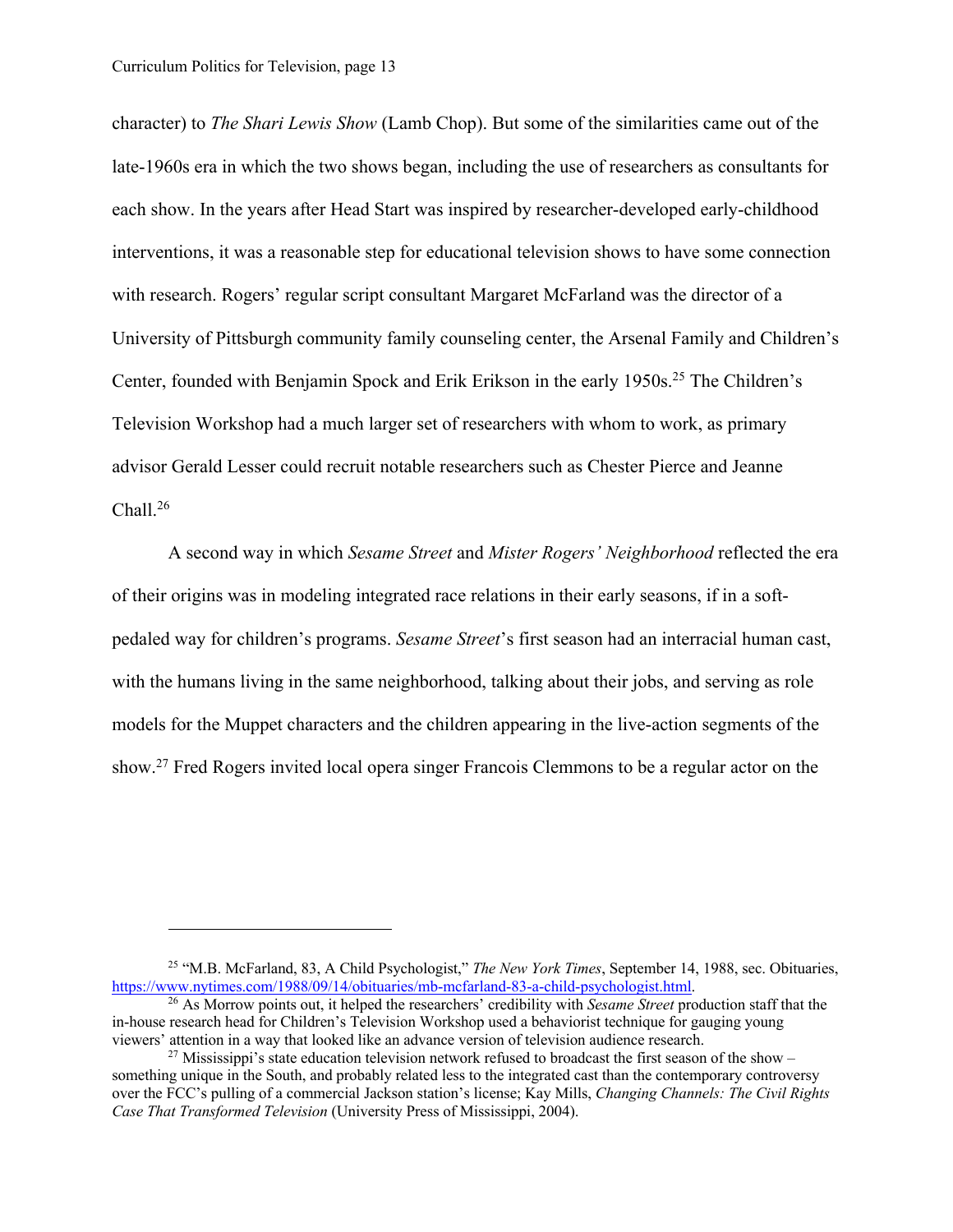show, and the 1969 episode where they share a kiddie pool was a subtle but explicit response by Rogers to resistance to desegregation of public facilities (including public swimming pools).<sup>28</sup>

## **Differences**

The clearest structural difference between the two shows were in the focus of each show's educational purpose. For *Sesame Street*, the early seasons focused explicitly on preacademic skills that the show's advisors and consultants had decided was important for preschoolers to learn: letter and number recognition, letter-sound relationships, and the like. This focus had come out of a series of five structured conversations in summer 1968, and while there were topics on other issues (social, moral, and affective development; reasoning and problemsolving; and perception), the early show became (accurately) well-known for the pre-academic focus.29

Two decades into the production of *Mister Rogers' Neighborhood*, Fred Rogers said that he had designed his show in much more general purposes: "We wanted to offer somebody on television who would be a neighbor, who showed that childhood was important, and consequently children have value." Longtime writer and associate producer Hedda Sharapan

<sup>&</sup>lt;sup>28</sup> See, for example, Clemmons' telling of the story in "StoryCorps 462: In the Neighborhood," accessed December 21, 2019, https://storycorps.org/podcast/storycorps-462-in-the-neighborhood/, and in Morgan Neville, *Won't You Be My Neighbor?* (Universal, 2018).

<sup>29</sup> Morrow, *"Sesame Street" and the Reform of Children's Television*; also see the individual seminar reports: Barbara Carter and Gloria Dapper, "Report of Seminar I: Social, Moral and Affective Development" (Cambridge, MA: Children's Television Workshop, June 26, 1968), Box 32, Folder 38, Archive of the Children's Television Workshop, Special Collections and University Archives, University of Maryland Libraries; Carter and Dapper, "Report of Seminar II: Language and Reading" (New York, NY: Children's Television Workshop, July 8, 1968), Box 32, Folder 39; Carter and Dapper, "Report of Seminar III: Mathematical and Numerical Skills" (New York, NY: Children's Television Workshop, July 15, 1968), Box 32, Folder 40; Carter and Dapper, "Report of Seminar IV: Reasoning and Problem Solving" (Cambridge, MA: Children's Television Workshop, July 24, 1968), Box 32, Folder 41; Caroline Hightower, "Report of Seminar V: Perception" (New York, NY: Children's Television Workshop, August 21, 1968), Box 32, Folder 42. Part of the relative influence may have been the quality of discussion—the first seminar's topic overlapped heavily with the focus of *Mister Rogers' Neighborhood*, but the practical advice was less creative and less practical than the recommendations that flowed from other seminars.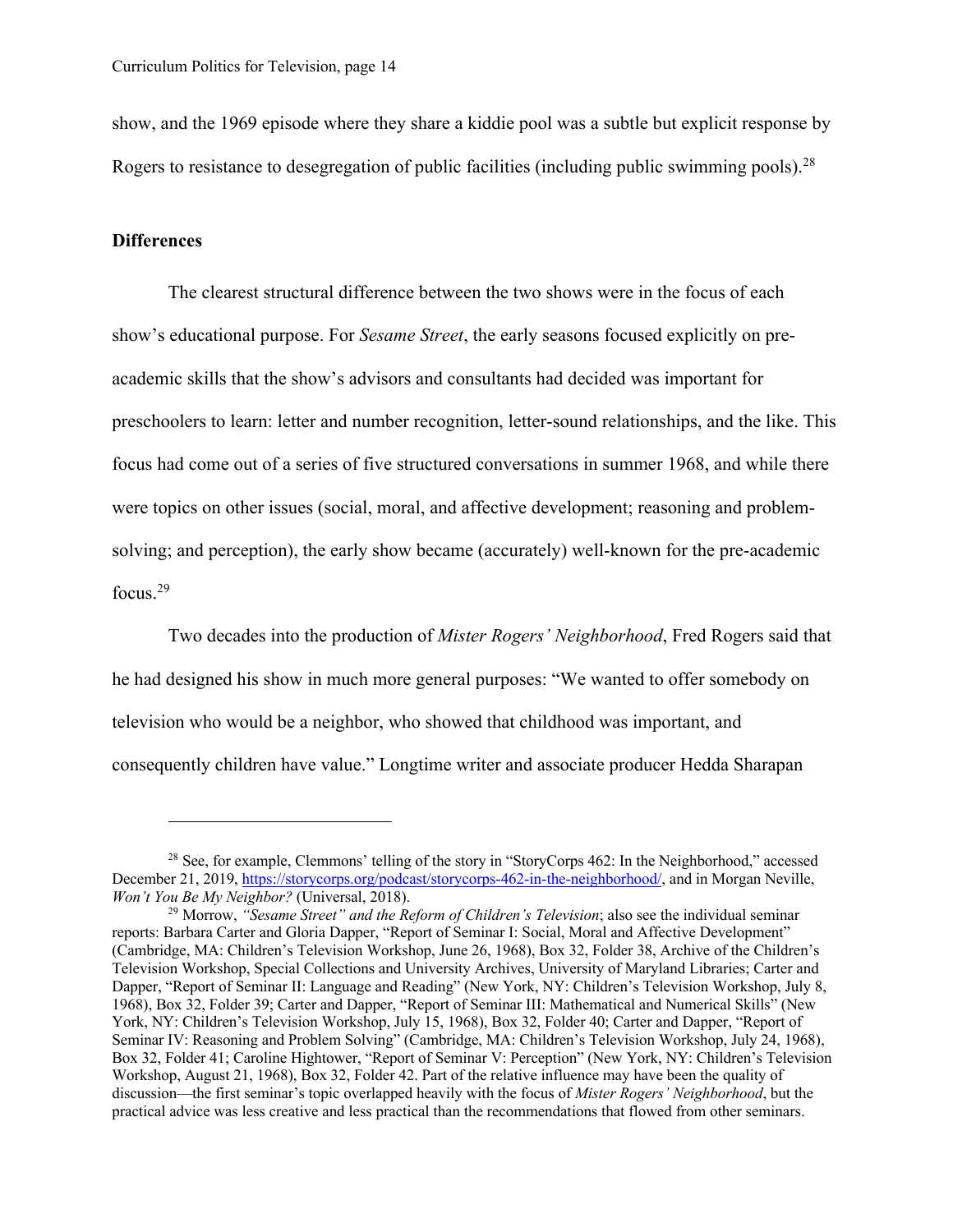explained in more concrete terms, that the show's purpose was in helping "children deal with their everyday concerns and feelings, and maybe the bottom line of that is helping children feel good about who they are."<sup>30</sup> The typical pattern of the show divided the half-hour program into framing segments showing Fred Rogers in his "home," often speaking directly to camera about issues with children as the intended audience, with a middle imaginary segment in the Neighborhood of Make-Believe, where puppets interacted with human actors to illustrate a theme of the show, such as how to respond to feelings like anger or sadness. As Sharapan explained, the show in the late 1980s and 1990s used weekly themes to address "today's questions like divorce and day-care, and 'When Parents Go to Work' is our newest week, but what's interesting is that these really have to do with the basic child development concerns of separation and loss, and … we're still talking about reassurance that you're loved and that you're cared about."31

These differences were in the realm of formal structures, core assumptions about what the shows should teach that were visible in the topics covered and the ways in which each show attempted to teach important concepts to children. For viewers of *Sesame Street*, they and their families knew that the show would introduce letters, numbers, shapes, and colors using segments such as the Muppet character Lefty trying to sell the letter O to Ernie, or the Count taking glee in attaching numbers to everything he could. Preschoolers watching *Mister Rogers' Neighborhood*

<sup>&</sup>lt;sup>30</sup> Lucille Burbank, "Children's Television: An Historical Inquiry on Three Selected, Prominent, Long-Running, Early Childhood TV Programs" (Ed.D., Temple University, 1992), http://search.proquest.com/pqdtglobal/docview/304025522/abstract/3AC4A4852C044EFEPQ/1, pp. 139, 140. As a longtime consultant and employee in Children's Television Workshop, Burbank had extensive industry connections and could conduct interviews with key personnel in both programs as well as *Captain Kangaroo*. Unfortunately, she did not record the interviews, and the accuracy of the quotations here are reliant on her notetaking skills while conducting personal or telephone interviews. We are using quotations that are consistent with and corroborate other accounts of the show's history.<br><sup>31</sup> Burbank, "Children's Television," p. 144.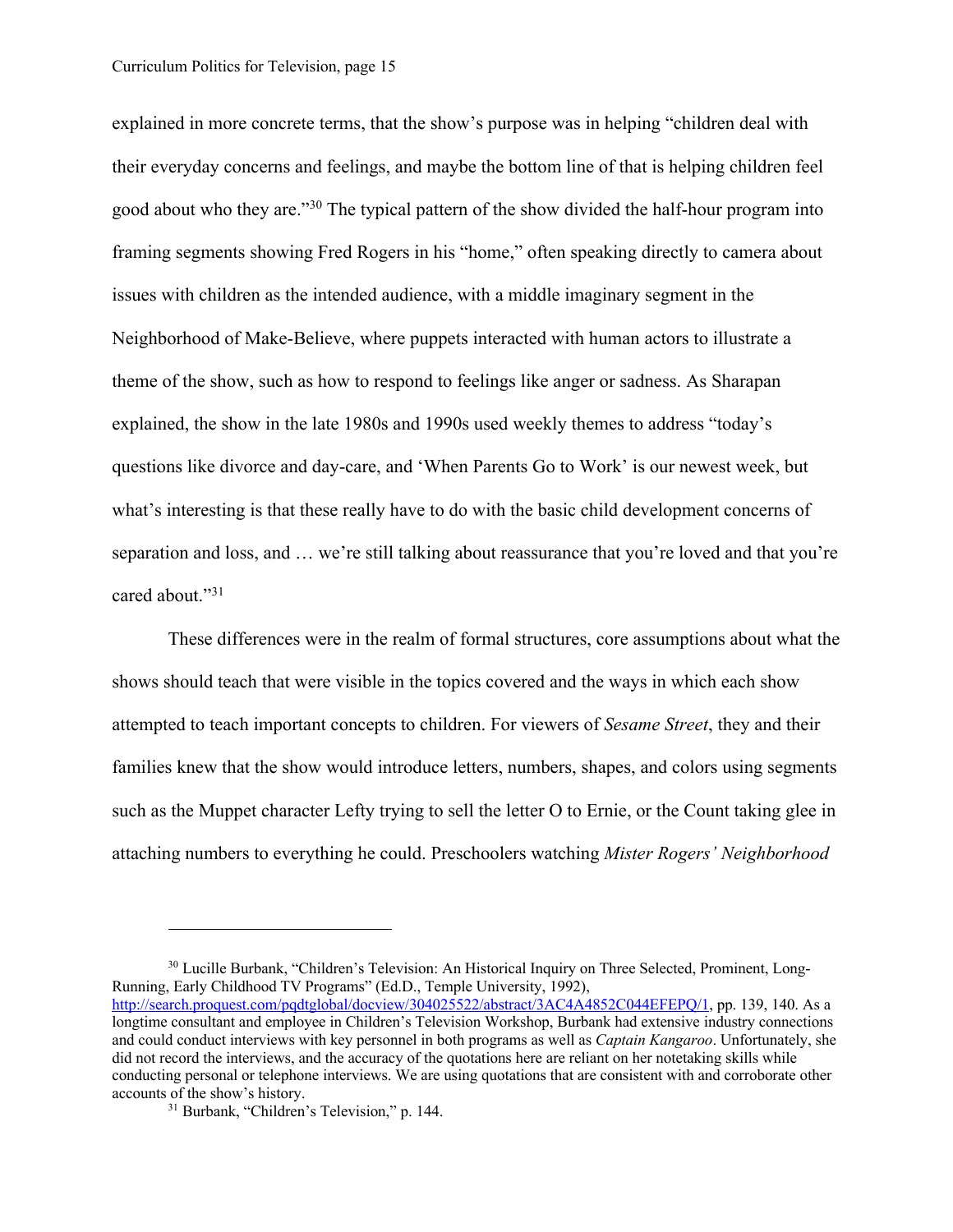would not learn pre-academic skills from the show, but they might watch Fred Rogers discover that one of his fish in the on-set fish tank was dead, see him bury it, and hear Rogers explain what death is and how one can handle being sad after a pet dies.<sup>32</sup> That delineation is not absolute; many episodes on *Sesame Street* have addressed topics we might consider part of social and emotional learning, such as when Big Bird learned about death through the death of Mr. Hooper, and Fred Rogers often recorded video on location or invited guests on the show to demonstrate some topic didactically, such as how crayons are made.<sup>33</sup> But on the whole, the explicit core of each show was consistent between what the creators explained (as described above) and what the audience experienced. One might call these the formal curriculum elements of each show.

Below those formal elements lay deeper philosophical differences on the use of television and the implicit relationship between the creators of an educational television program and its intended audience. Built into *Sesame Street*'s DNA from the beginning was adaptation to existing television repertoires, from the time spent gauging whether recorded video segments would keep the attention of young children to the jump cuts between video segments and even the parodies of television commercial motifs. Joan Ganz Cooney intended that the experimental show would meet success only if it met the goals of both audience share and educational impact. She hired senior staff who had worked on *Captain Kangaroo*, and she had no qualms about flattering commercial television's success with a show that *could* be a success on a regular network, but would be shown on public television. In contrast, Fred Rogers crafted a show that was entirely unlike everything he despised about commercial television: slower-paced, carefully

<sup>32</sup> *Mister Rogers' Neighborhood* episode 1101, originally aired March 23, 1970.

<sup>33</sup> *Sesame Street*, season 15, episode 4, originally aired November 24, 1983;*Mister Rogers' Neighborhood* episode 1481, originally aired June 1, 1981.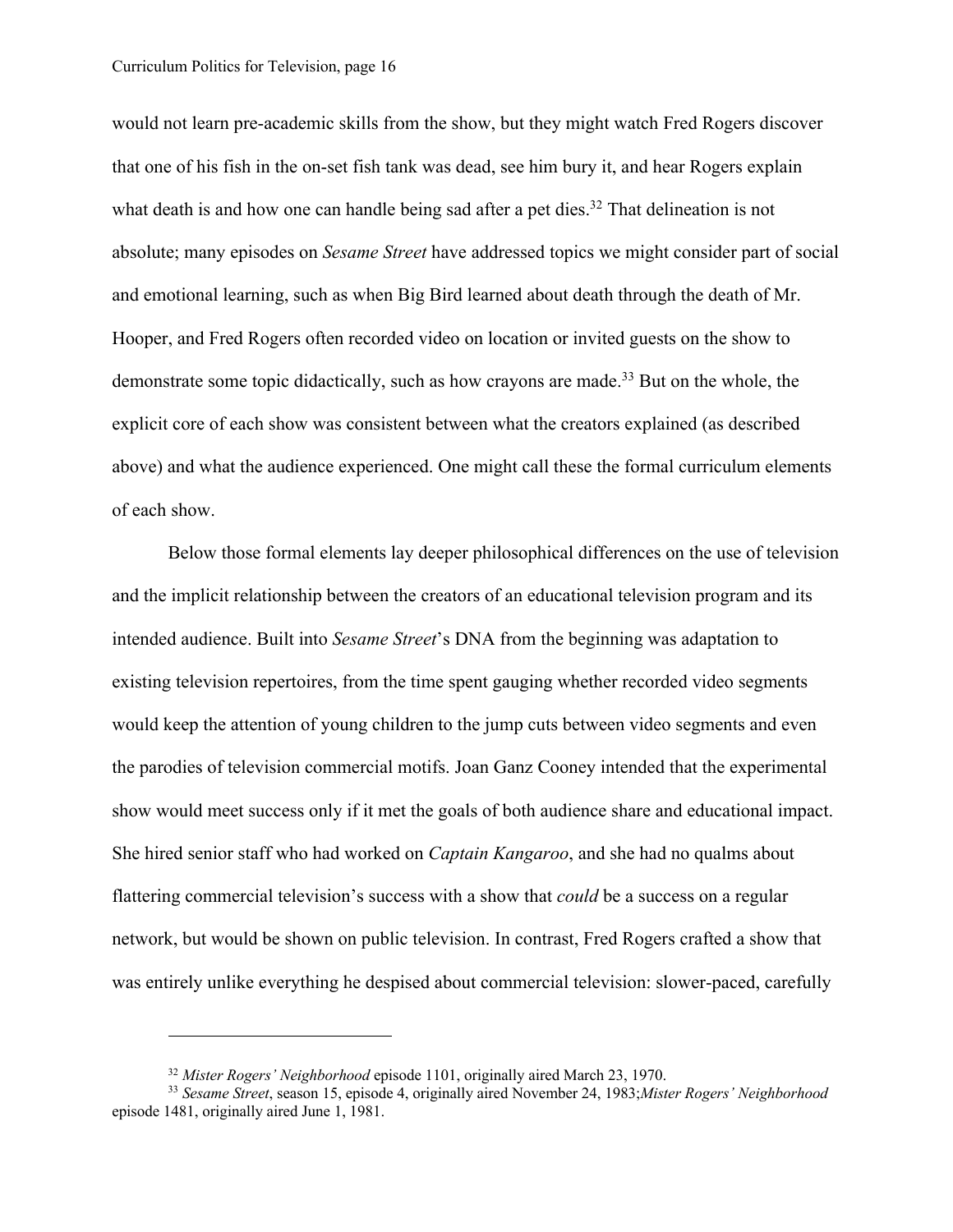crafted to speak truthfully and never mix reality with fantasy.34 The leaders and crews for the two shows respected each other enormously – Rogers was originally scheduled to attend one of the summer 1968 discussions of what to teach on *Sesame Street* – but certainly had different assumptions about what represented the best of children's television.

Importantly, Rogers was not alone in his criticism of the modal form of television programming for children, and the development of his philosophy of children's programming reflected two important sources. One was his relationship with Margaret McFarland, as noted earlier. The second was his long relationship early in his career with the supervisor of children's programs for the Canadian Broadcasting Corporation, Fred Rainsberry. Like Rogers, Rainsberry was also unimpressed with fast-paced programming. In his report to the Educational Television and Radio Center giving feedback on a proposal for a children's television "magazine" show, Rainsberry specifically commented on a proposed format to mirror the *Mickey Mouse Club*: "[Y]ou will notice that [Disney producers] depend a great deal upon a rapid pace of movement and at one which has the consistency of adult, rather than children's entertainment, e.g. a perennial mouseketeer dance and roll call."35 Rainsberry invited Rogers to participate in several national conferences hosted by the CBC for Canadian children's television producers, and his personal notes from the 1960 conference presage much of the tenor of *Mister Rogers'* 

https://muppet.fandom.com/wiki/Mister\_Rogers%27\_Neighborhood; "Sesame Street - The Mister Rogers'<br>Neighborhood Archive," http://www.neighborhoodarchive.com/misc/sesame\_street/index.html..

<sup>&</sup>lt;sup>34</sup> The crossover appearances of Fred Rogers and Carroll Spinney (as Big Bird) in spring 1981 are perhaps a good case in point of this difference, as observers have pointed out. Fred Rogers appeared on *Sesame Street* interacting with Spinneys' Big Bird character in the typical reality-fantasy mix for that show. But in negotiating the reciprocal appearance of Big Bird, Spinney reportedly refused to appear as himself and show how the Big Bird puppet worked. As a consequence, Rogers allegedly kept Big Bird in the scenes of the Neighborhood of Make-Believe, and showed himself in a giraffe outfit that he then took off to explain the difference between puppetry and reality. "Mister Rogers' Neighborhood," Muppet Wiki,

<sup>&</sup>lt;sup>35</sup> Fred B. Rainsberry, "E.T.R.C. Plan for Children's Programs," n.d., p. 2, attached to Rainsberry to Rogers, December 23, 1958, EU 49, Fred Rogers Center, St. Vincent College.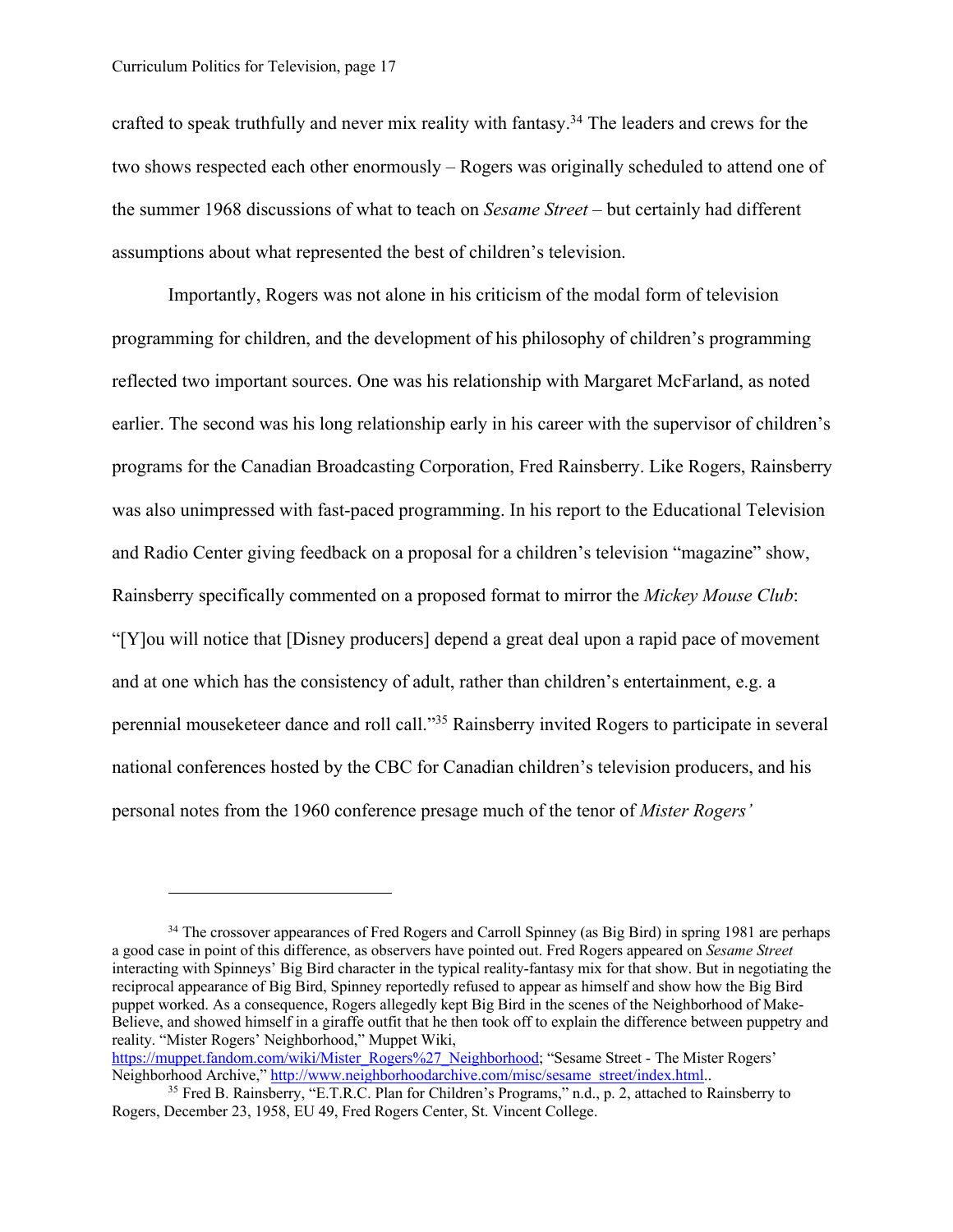*Neighborhood* as it was produced later in the decade. Rogers received the clear message from discussion at the conference that children's programming appealed to different needs:

Children are curious: hungry for adventure—not like many adults who are escapists.

Escapism is not normal pattern for child.<sup>36</sup>

Later, Rogers starred his notes about the extent to which a program could alarm a young child:

No tension-producing situations

Manageable situations are what we need

Tension itself is much worse than guns. $37$ 

On the last half-page of notes, Rogers presaged the importance of addressing children's emotions in hard circumstances: "I wonder if there might not be certain phases of life which the family might handle better than we," and in the line below Rogers wrote simply, "death."38 Having time to spend with Canadian broadcasters gave Rogers experience with a different way of thinking about children's programming, at the same time that he was studying divinity and being frustrated by the American public television community.

One of the underlying differences were also the dramatically different resources available to the shows. Rogers had modest support from the Sears Roebuck Foundation and the public television community. The Children's Television Workshop started with \$8 million in grants, and then expanded revenues with consumer goods and international broadcast fees. Those differences sometimes became reflected in internal communications. For example, as both shows attempted to produce and sell consumer products in the early 1970s, Rogers's staff member Eliot

<sup>36</sup> Fred M. Rogers, "Fred Rogers Personal Notes from May 1960 CBC Children's Programming Conference," May 1960, EU52, "Conference, CBC children's programming, Feb. 1959" folder, Fred Rogers Center, St. Vincent College, p. 1; emphasis in original.

<sup>&</sup>lt;sup>37</sup> "Fred Rogers Personal Notes," p. 3.

<sup>&</sup>lt;sup>38</sup> "Fred Rogers Personal Notes," p. 4.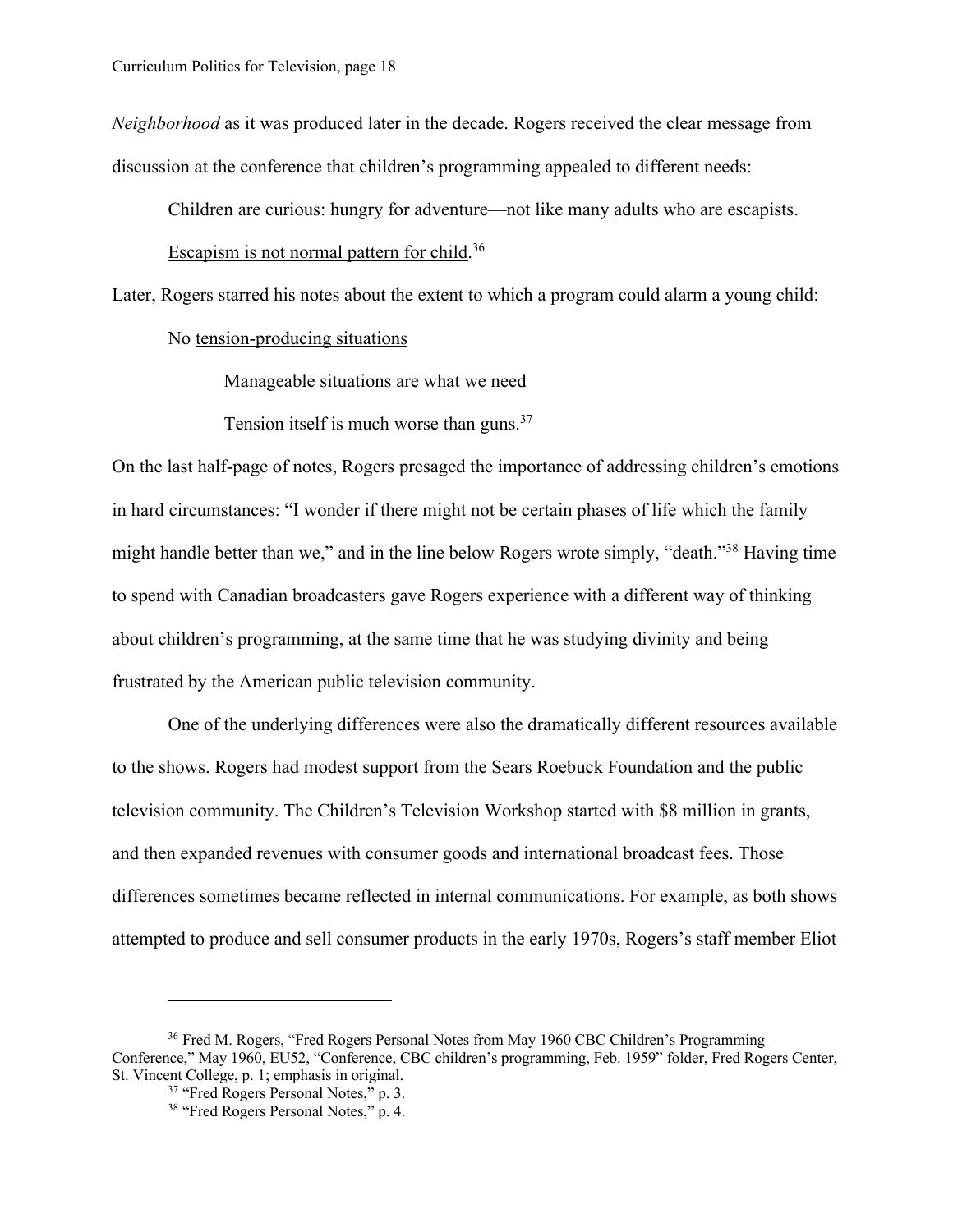Daley revealed the common assumptions in his impressionistic market analysis in 1974. Daley labeled the Workshop and *Sesame Street* as "enormously well-known, clever, aggressive" in contrast with *Mister Rogers' Neighborhood* which he described as "sophisticated, low-key and personal."39 Daley described two conversations with the Playskool senior vice president for newproduct development, who at first had never heard of Fred Rogers. The following week, when they talked, the Playskool executive reported that his five-year-old granddaughter "worships" Mr. Rogers, but that he would invest Playskool's resources in *Sesame Street* merchandise. Daley described the sentiments of the toy-company executive as follows: Fred Rogers is "not my type at all. Nor, (drawing now upon my twenty years in this business) I daresay, is he the type who will set cash registers a-jingling across the land."<sup>40</sup> In his summarizing his somewhat pessimistic view, Daley framed the merchandising of *Mister Rogers' Neighborhood* explicitly against *Sesame Street*:

We will never outsell "Sesame Street," because we will never become so aggressively well-known as they are -- and recognition is the precondition of response. But a serviceable and worthwhile representation of our materials still seems viable, "Sesame Street" and their fortunes notwithstanding.<sup>41</sup>

It must have been difficult to be the small production company with an independent vision, striking out against the grain of American commercial television, and however well-loved *Mister Rogers' Neighborhood* was, those who worked for Fred Rogers knew that his vision for

<sup>&</sup>lt;sup>39</sup> Eliot Daley, "Marketplace Comparison of 'Sesame Street' and 'Mister Rogers' Neighborhood," January 3, 1974, EU1, "Eliot, Dale" folder, Fred Rogers Center, St. Vincent College, p. 1.

 $40$  Daley, p. 6.

 $41$  Daley, p. 8.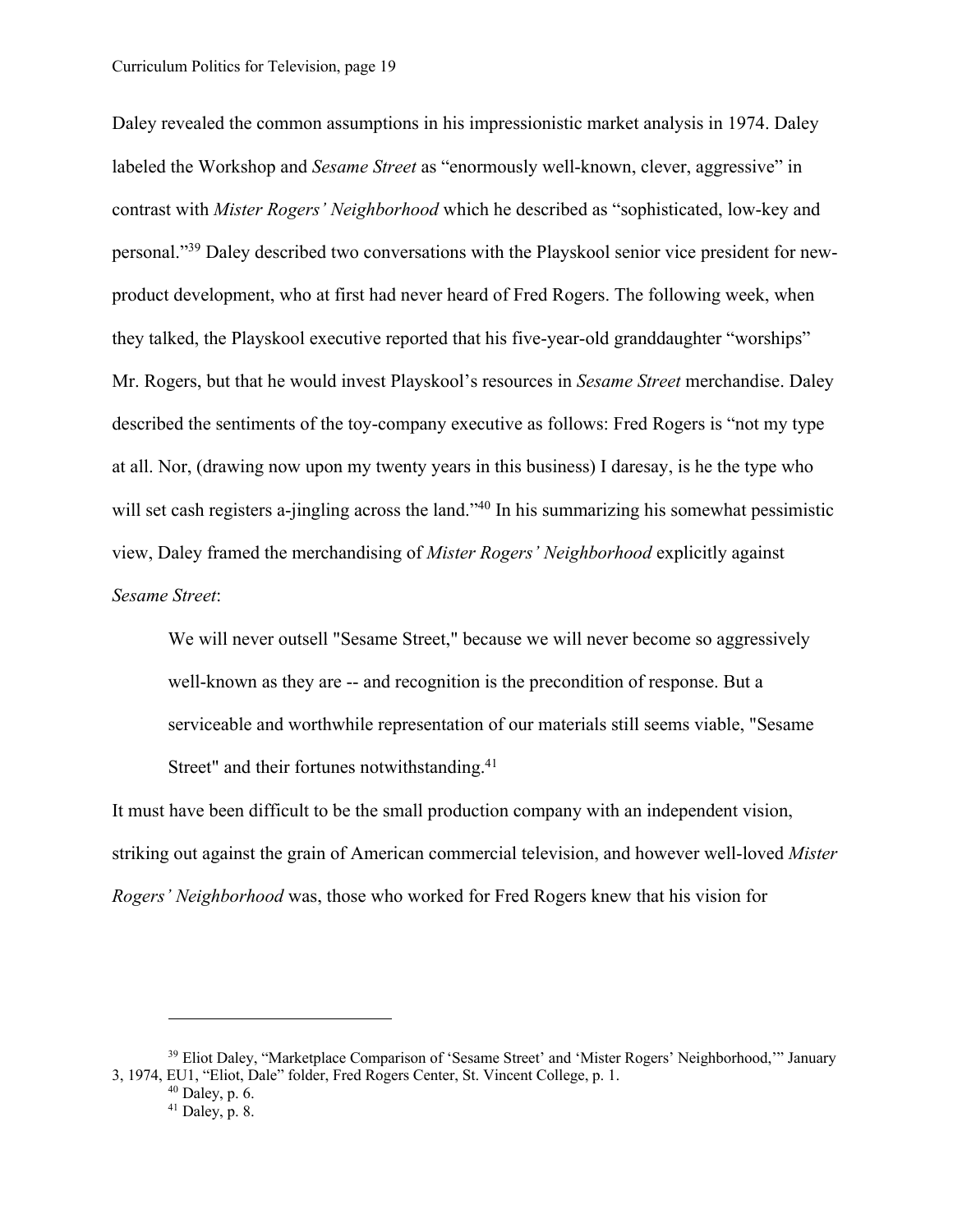children's programming had fewer resources than *Sesame Street*, and in contrast Children's Television Workshop (now Sesame Workshop) looked like a giant.

### **Television and Curriculum Politics**

There is a hole in the postwar historiography of American education where radio and television should appear. Despite the commonplace acknowledgment that television was a growing part of American life after World War II, such as Cremin's (1988) inclusion of television in his constellation of "educative experiences," historians of education have not effectively incorporated that experience into the broader discussion of postwar education. While federal policy is inherently tied to broadcasting, for example, histories of federal education policy commonly omit broadcasting. This omission extends to histories of education research; Lagemann's history of research in education ignores the relationships among child development research, formative research, and television production in the origins of *Sesame Street*. In part, this omission may come from the common classification of broadcasting as part of the history of educational technology and instructional media, such as one finds with Cuban, Reiser, and Saettler. Cuban's thesis frames the pedagogically-conservative use of media and other technologies as happening *within* existing school structures. We can repair this hole by understanding educational broadcasting as an interaction of longer-term debates over childhood and youth (and education more broadly) with the technology politics of broadcasting. The emergence of a unique educational politics in broadcasting flowed from the interaction of the broadcast policy environment with older debates about how education should prepare citizens. This debate often focused on the relationship between the public interest and public-affairs broadcasting; the need for FCC license-holders to demonstrate that they satisfied the public interest drove the creation of news and public-affairs programming on commercial networks. But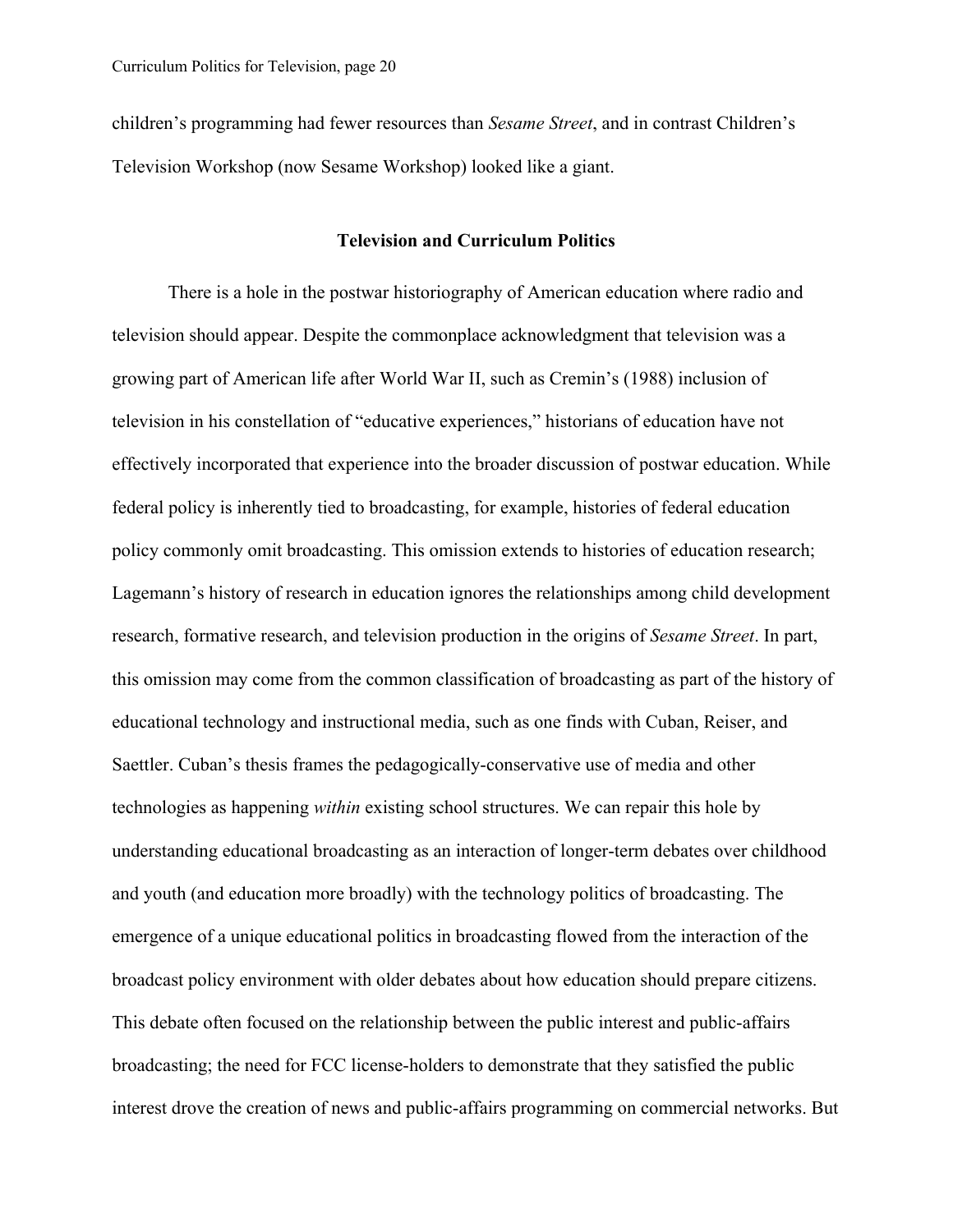those debates also flowed through concerns about children's programming that seemed like its purpose was to teach children how to buy toys and cereal.<sup>42</sup>

While the appearance of *Sesame Street* and *Mister Rogers' Neighborhood* appeared to remedy an important flaw in children's programming, we can look at the two programs in addition through the lens of curriculum history. The evolution of broadcast curriculum has had politics different from those of K-12 schooling: there has been no equivalent of local and state boards in the way that postwar educational politics in elementary and secondary schools have evolved with complicated local politics.<sup>43</sup> And it is at that philosophical level where the two preschool shows reflect deeper philosophical disagreements in the postwar era about the education of young children. Should preschool education emphasize some essential qualities of childhood that are respected as a *sine qua non*, including the chance to play, grow up, experience emotions, and develop fully as human beings? That developmentalist philosophy aligns with the slower-paced, non-academic approach of Fred Rogers throughout the production of *Mister Rogers' Neighborhood*. Or should preschool education address the academic gap that poor children faced when entering primary grades, ensuring that children nationwide would have a

<sup>42</sup> Cremin, *American Education*; Carl Kaestle and Alyssa E. Lodewick, eds., *To Educate a Nation : Federal and National Strategies of School Reform* (University Press of Kansas, 2007); Ellen Condliffe Lagemann, *An Elusive Science: The Troubling History of Education Research* (University of Chicago Press, 2002); Larry Cuban, *Teachers and Machines: The Classroom Use of Technology Since 1920* (Teachers College Press, 1986); Robert A. Reiser, "A History of Instructional Design and Technology: Part I: A History of Instructional Media," *Educational Technology Research and Development* 49, no. 1 (March 1, 2001): 53-64, https://doi.org/10.1007/BF02504506; Paul Saettler, *The Evolution of American Educational Technology* (Information Age Publishing, 2004); Michael Curtin, *Redeeming the Wasteland: Television Documentary and Cold War Politics* (Rutgers University Press, 1995); Charles L. Ponce de Leon, *That's the Way It Is: A History of Television News in America* (University of Chicago Press, 2015).

<sup>43</sup> For example, see Campbell F. Scribner, *The Fight for Local Control: Schools, Suburbs, and American Democracy* (Cornell University Press, 2016).